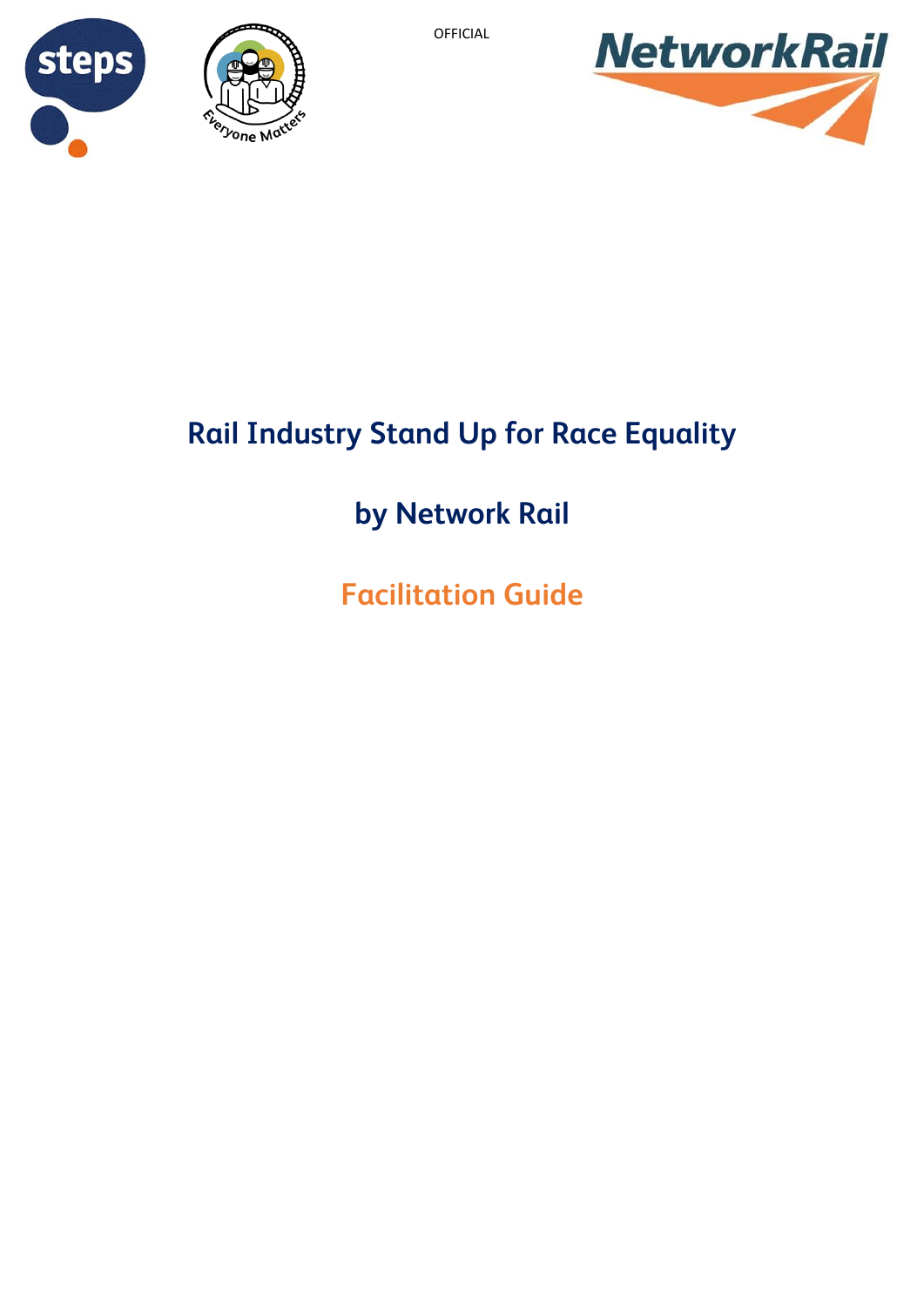



# **Contents**

| 1 <sub>1</sub><br>Introduction      |                                              | $\overline{2}$ |
|-------------------------------------|----------------------------------------------|----------------|
| 1.1.                                | How to use this pack                         | $\overline{2}$ |
| 1.2.                                | <b>Accepted Terminology</b>                  | $\overline{2}$ |
| 1.3.                                | What you will need as a facilitator          | $\overline{2}$ |
| 1.4.                                | <b>Network Rail Values</b>                   | $\overline{2}$ |
| 1.5.                                | Background of the Stand Up for Race Equality | 3              |
| 1.6.                                | Preparation                                  | 3              |
| 1.7.                                | Key Themes and Learning Objectives           | 3              |
| <b>Facilitation Tips</b><br>2.      |                                              | 5              |
| 2.1.                                | <b>Managing Emotions</b>                     | 5              |
| 2.2.                                | You do not need to be an expert              | 5              |
| 2.3.                                | <b>Questioning Techniques</b>                | 6              |
| 2.4.                                | <b>Difficult Conversations/ Challenges</b>   | $\overline{7}$ |
| 3.<br><b>Beginning the Briefing</b> |                                              | 9              |
| 3.1.                                | <b>Before the Briefing</b>                   | 9              |
| 3.2.                                | <b>Taking Attendance</b>                     | 10             |
| 3.3.                                | How to introduce the briefing                | 10             |
| 3.4.                                | <b>Executive Leader film</b>                 | 11             |
| 3.5.                                | Introduce the films                          | 11             |
| <b>The Films</b><br>4.              |                                              | 12             |
| 4.1.                                | Film 1                                       | 12             |
| 4.2.                                | Film 2                                       | 15             |
| 4.3.                                | Film 3                                       | 18             |
| 4.4.                                | Film 4                                       | 20             |
|                                     | 4.5. Film 5                                  | 22             |
|                                     | 5. Looking to the Future                     | 24             |
| 5.1.                                | Looking to the future                        | 24             |
| 5.2.                                | <b>Sign-posting Support</b>                  | 24             |
| 5.3.                                | <b>Submitting Attendance</b>                 | 24             |
| After the session<br>6.             |                                              | 25             |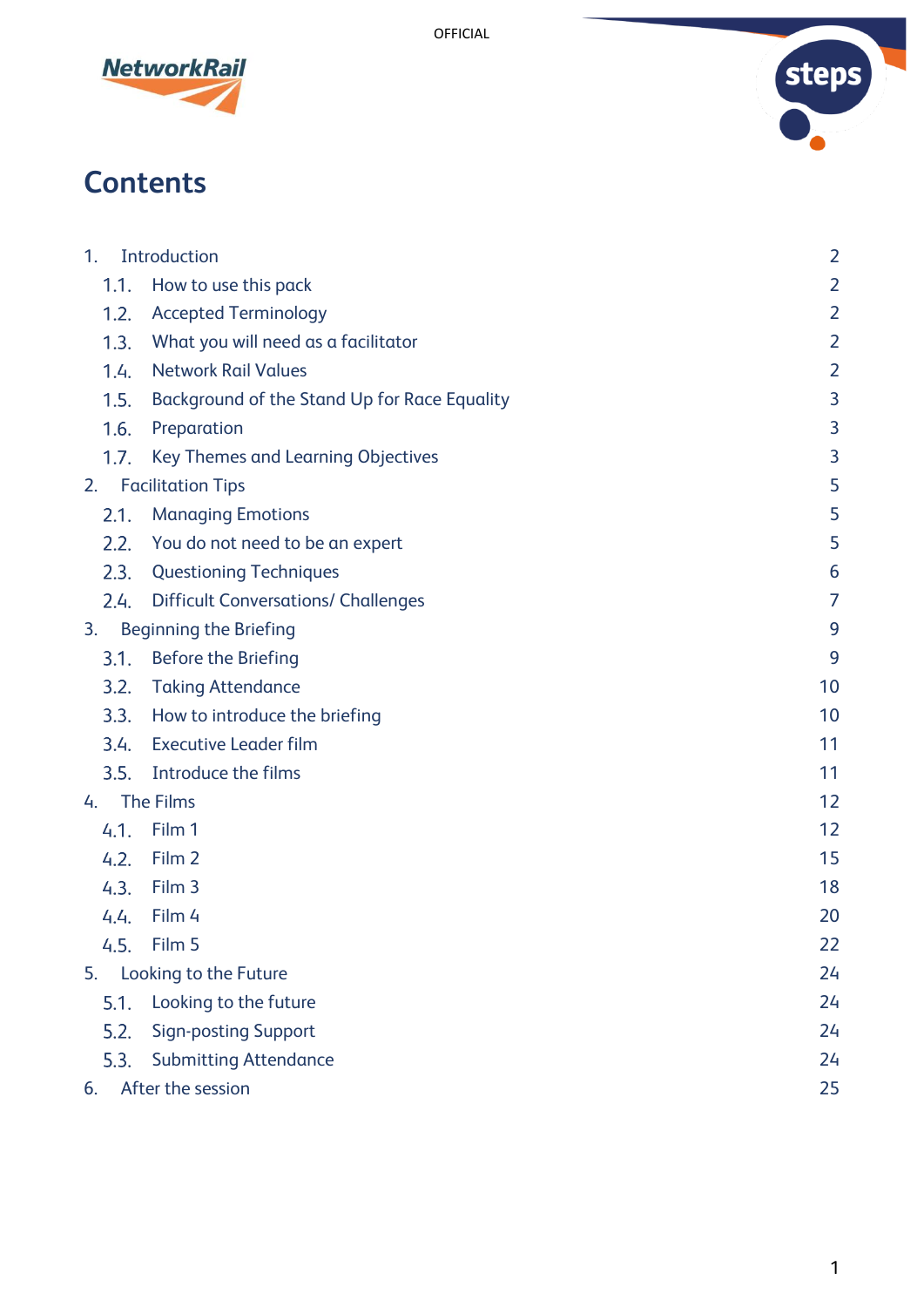



## <span id="page-2-0"></span>**1. Introduction**

## <span id="page-2-1"></span>**How to use this pack**

This guide is designed to help facilitators from across the rail industry lead briefings for Network Rail's Stand Up for Race Equality. For some, talking about race can be uncomfortable, and each briefing is likely to prompt different discussions and responses from the group. The suggested questions and steps in this pack offer options for you, as a facilitator, to tailor your questions and approach for your group, and the conversations you have with them.

## <span id="page-2-2"></span>**Accepted Terminology**

At Network Rail we use the terminology black, Asian and minority ethnic people, employees or communities. Please do not abbreviate this to 'BAME'.

### <span id="page-2-3"></span>**What you will need as a facilitator**

To deliver a briefing you will need:

- A laptop or an iPad.
- [The briefing materials](https://safety.networkrail.co.uk/wp-content/uploads/2019/09/Stand-Up-for-Race-Equality-Briefing-Materials.zip)
- A pen and paper.
- Check beforehand with invitees to your briefing whether anyone will require a British Sign Language (BSL) Interpreter or any reasonable adjustments to be made. If you aren't sure how to support a reasonable adjustment request, please speak to your Human Resources, Colleagues or diversity and inclusion lead if you have one.

To prepare to deliver the briefing you will need:

- [The briefing materials](https://safety.networkrail.co.uk/wp-content/uploads/2019/09/Stand-Up-for-Race-Equality-Briefing-Materials.zip)
- This pack.

## <span id="page-2-4"></span>1.4. Values

Familiarise yourself with your company values which you can reference throughout your group's discussion. Here are the Network Rail values as an example:

- Always safe
- Care about people
- Teamwork is key
- Empowered to act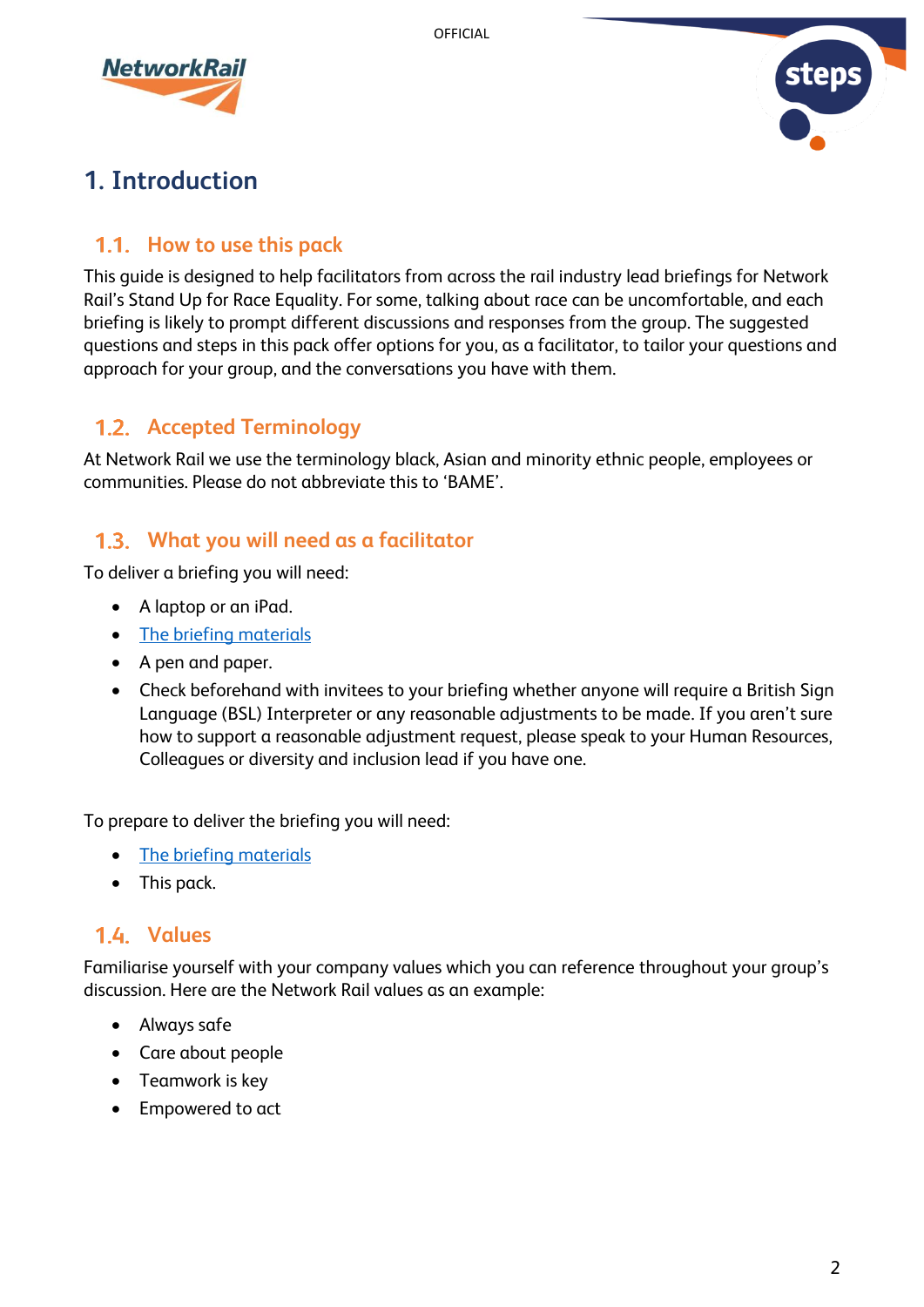



## <span id="page-3-0"></span>**Background of the Stand Up for Race Equality**

In 2020, there were two significant, separate safety incidents linked to racism within Network Rail. Both were preventable. At an employment tribunal, Network Rail was found guilty of not dealing with racial issues.

Racist behaviour has no place in Network Rail, and we have a zero-tolerance approach to racism and any other discrimination. But we know there is racist behaviour in our business and our industry, and these three situations show some of the impact that racism can have on the safety of our colleagues. As leaders and colleagues, we need to act now to stop this from happening again and make Network Rail and the wider rail industry a safer place to work.

The Network Rail Diversity & Inclusion team have been working on the Race Matters programme, which has shown the different experiences that our black, Asian and minority ethnic employees are having at Network Rail. The programme aims to increase the number of black, Asian and minority ethnic employees in our organisation overall and in leadership positions, to 13% by 2024, so that we are representative of the UK population. This figure is likely to change in line with the 2021 census. The programme is designed to remove barriers to inclusion that we know black, Asian and minority ethnic employees and candidates face. These barriers have been identified through data analysis and by speaking with our people. Ultimately, we want to create a more inclusive culture where each of us feels able to challenge poor behaviour when we see it.

## <span id="page-3-1"></span>**Preparation**

- Be familiar with the Key Themes and Learning Objectives and take time to reflect upon the questions for each objective.
- Watch the films and know them well. We suggest you watch them at least twice.
- Familiarise yourself with the notes and questions for each film.
- Check that all your audio-visual equipment (camera and microphone) is working properly.

## <span id="page-3-2"></span>**1.7. Key Themes and Learning Objectives**

There are four key objectives for the Stand Up for Race Equality briefings. Each objective is followed by a question for you to reflect on. Please feel free to make notes before facilitating your first briefing.

By the end of the event participants will have:

- **1. Identified where actions and behaviours of individuals or teams have created an unsafe environment, or lead to safety incidents**
	- a. Can you think of either a real or fictional example of when the behaviour of individuals or teams has created an unsafe environment or lead to safety incidents? If it is a real incident, please do not share examples which are currently under investigation. Each of the stories you will hear are based on Network Rail employees' experiences.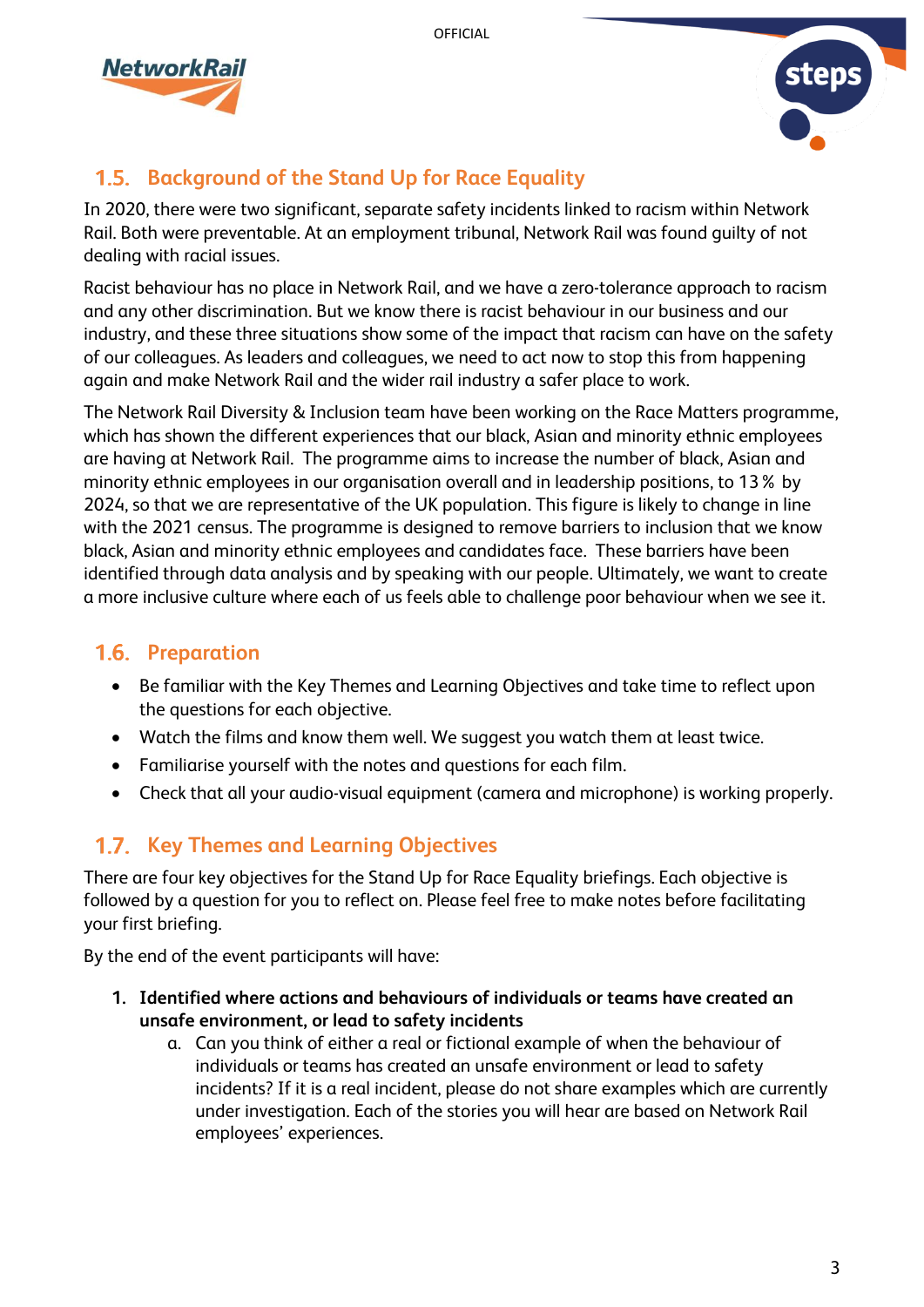



- **2. Thought about their business area's behaviour and how it is looks in comparison to Network Rail's safety culture and values.**
	- a. What do you think about the current behaviour within your own area? Are there any examples you can share that you hope to use?
- **3. Increase awareness of behaviours to create an inclusive culture instead of behaviours that exclude colleagues.**
	- a. In your opinion, what are examples of behaviours that create an inclusive culture? These can be something small, like trying to say someone's name correctly.
- **4. Made a personal commitment to building and continuing an inclusive culture by challenging poor behaviour in the workplace and leading by example in how they behave.**
	- a. It is important to make sure that as a facilitator, you lead by example. Please take time before you deliver your first briefing to think about a personal commitment you can make to build and continue an inclusive culture. This may be an example that you share at the end of the briefing to encourage other participants and help them think around what they can commit to doing.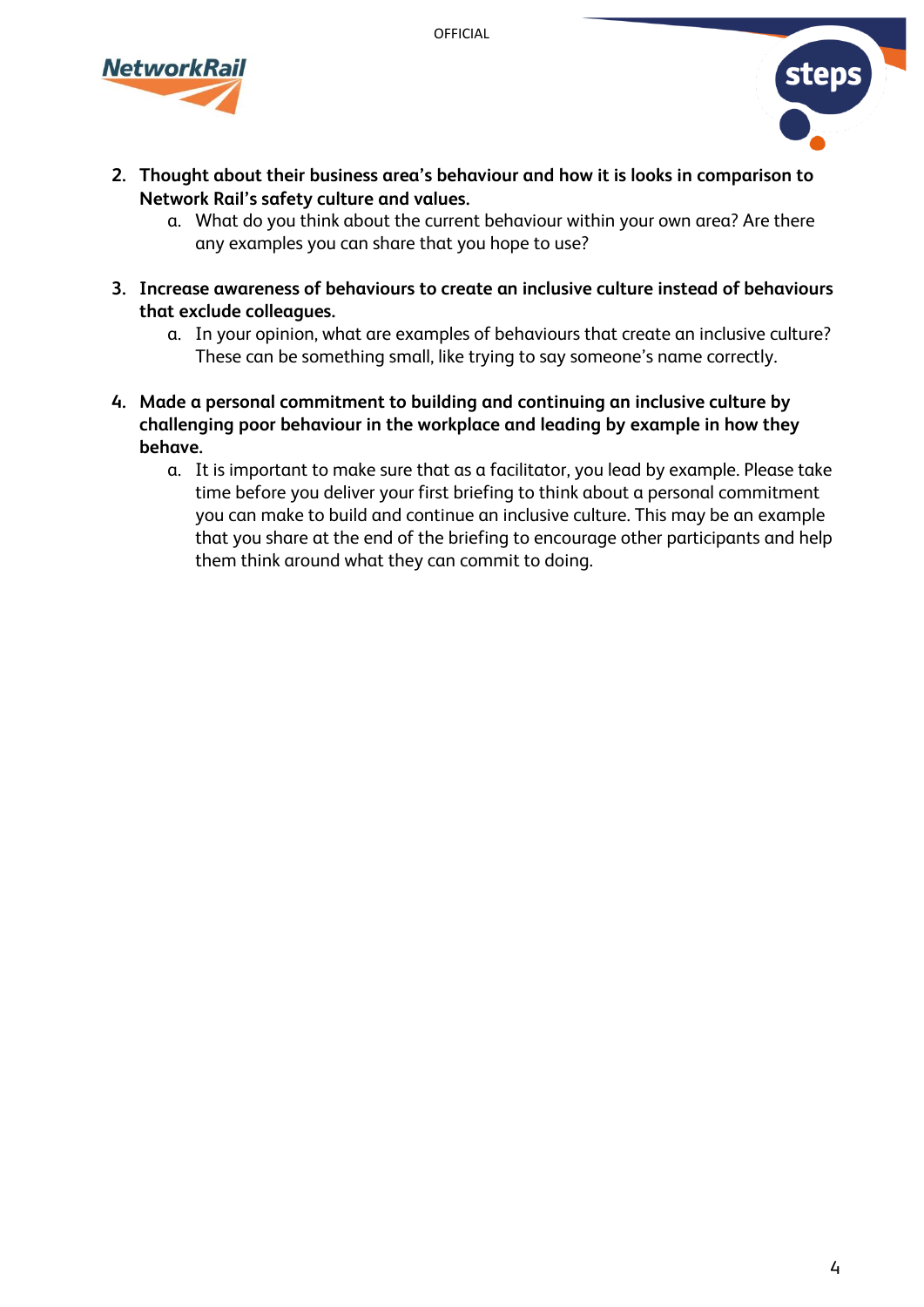



## <span id="page-5-0"></span>**2. Facilitation Tips**

## <span id="page-5-1"></span>**2.1. Managing Emotions**

This may be an emotive conversation for many people for several reasons.

- Give yourself time to set up the event to make sure that you are not starting to feel frustrated or unprepared.
- Before you begin the conversation, think about your own feelings. What is on your mind? How could that impact the briefing?
- Having a clear head at the start of the briefing is important as it will help you to manage emotional reactions or heated discussions in the group. It is important to understand that other people's emotional or frustrated reactions belong to them, no matter how personal their response might feel! Your role is to help the group have a conversation about this important subject matter. We have provided support on this in the 'What to do if' section for each film.
- If you have been asked to facilitate a session and don't feel comfortable please contact your human resources colleagues or diversity and inclusion lead if you have one.

### <span id="page-5-2"></span>**You do not need to be an expert**

- Read through the pack until you feel happy to present it. If there is something that you do not understand, ask for help from your human resources colleagues, or diversity and inclusion lead if you have one. Feel free to do your own research to support the briefing. You do not need to know everything, but you should be happy to manage a discussion on the subject.
- Your role is not to be a subject matter expert.
- At the beginning of the briefing explain that you are a facilitator and if you want you can say you are not an 'expert'. The aim of the briefing is to create an open and honest discussion.
- Your role is to facilitate sometimes challenging conversations and to support participants to discover what they can do differently going forward.
- **It is okay to say you do not know.** If you are asked a question that you do not know the answer to, it may be best to ask others in the briefing what they think.
- If a question needs an answer or response, and you do not know the answer, take note of it and let the participants know you will find out to the response and get back to them. **NOTE: Make sure you follow up.**
- Remember, a briefing should be enjoyable and stimulating for you and the participants. The more you relax and enjoy it, the more comfortable you will feel – as will your colleagues.
- Try to remain neutral and give your own opinions sparingly.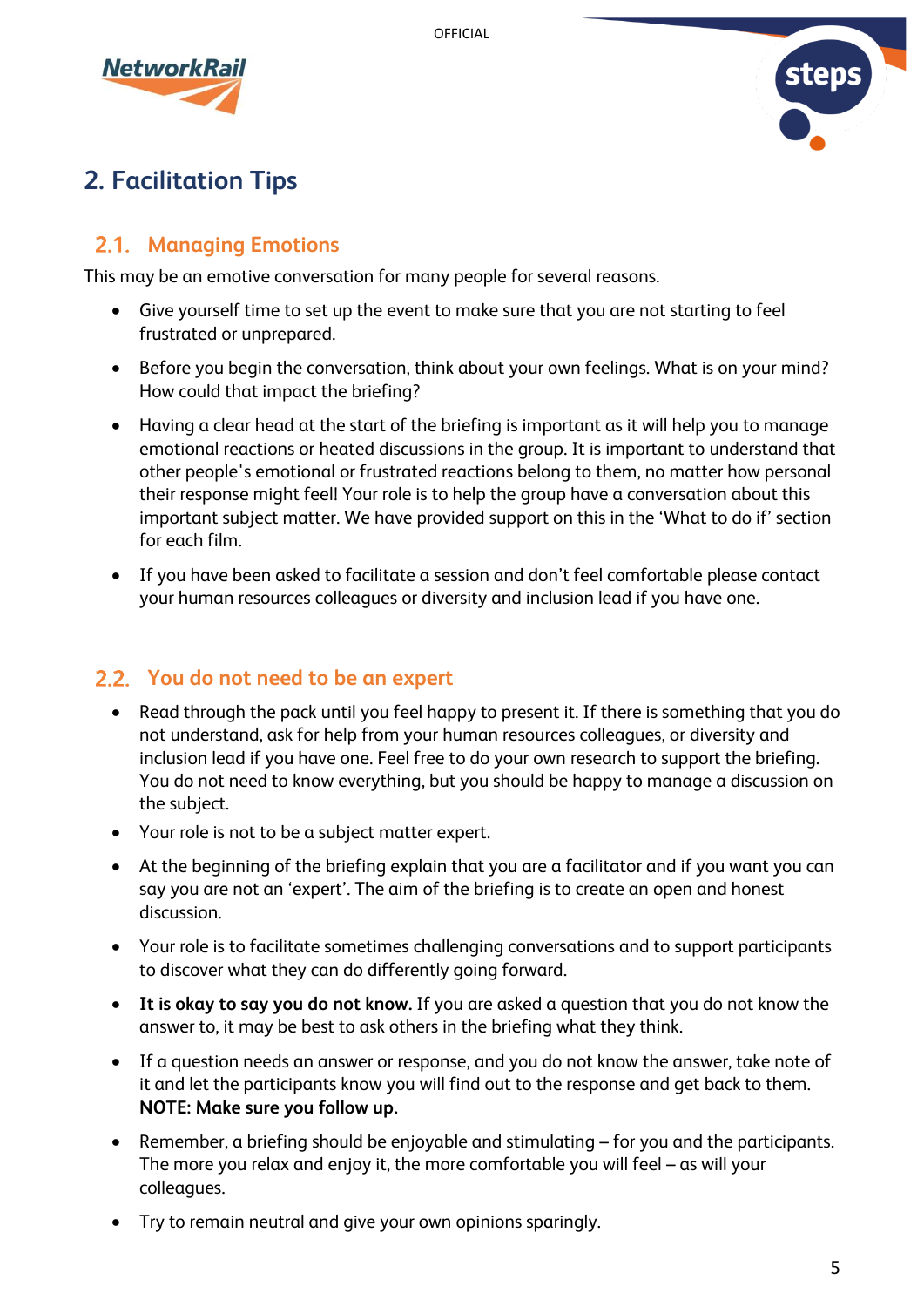



## <span id="page-6-0"></span>**Questioning Techniques**

For each film, we have provided a set of questions for you to ask that link to the story that the participants have just watched. Each briefing will be unique, and the discussion will depend on the participant group.

Asking questions is part of good facilitation. It is important that to listen to the responses and link them to what has been said and to the discussion points. Active listening will also help your questions to come naturally.

Give participants time to think and reflect before they answer. Some participants will answer quickly but others will need longer. Do not be afraid of silence and do not feel the need to fill the silence yourself. **Top Tip: If participants do not respond to a question after nine seconds, then it is unlikely that you will get a response. At this point, ask another open question to encourage the participants to contribute.**

Aim for the participants to be speaking 80% of the time, with you facilitating the conversation for the remaining 20%.

At any point in the discussion where you feel the participants need some extra prompts you can ask the following:

### 2.3.1. Open questions

Asking open questions is the best way to start a conversation. Open questions encourage a range of answers rather than short responses. For example, 'what does everyone think about the video they've just seen?'

### Enquiring questions (to be used if participants do not answer a question):

- What possible negative behaviour did you see?
- Where were people not being inclusive? What examples can you see?
- How could this make the characters feel?
- Have you come across these types of conversations or behaviour in your world?
- What's the risk of continuing in this way for Network Rail's culture?

#### 2.3.3. Follow up questions (to get a better understanding of what participants are thinking):

- Tell me more about what you're thinking?
- What do others think about what has just been said?
- Is what you mentioned a problem? Why or why not?
- Does anyone have a different opinion?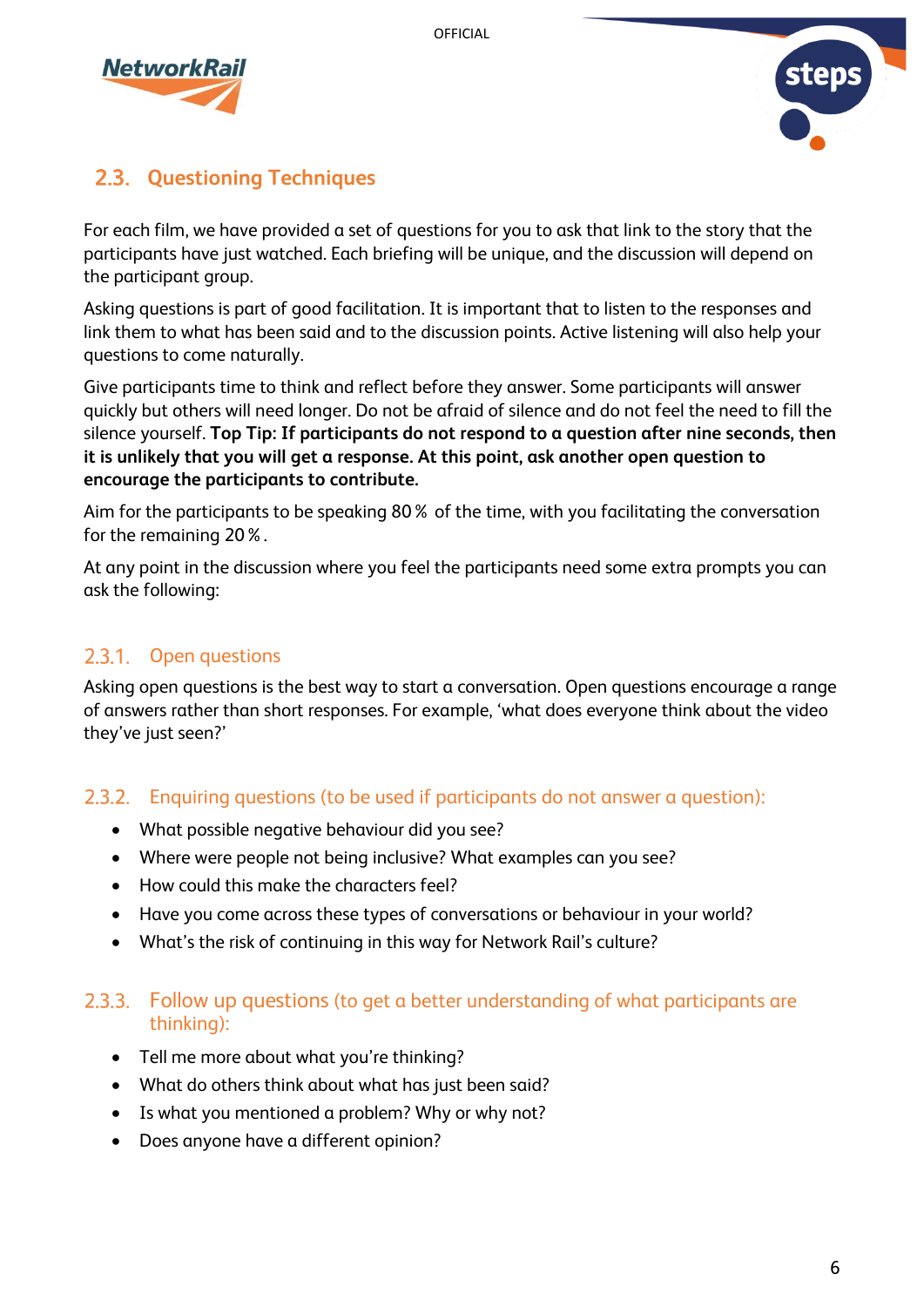



## 2.3.4. Reflecting questions (to clarify and run through):

- So, were you feeling...?
- Am I hearing that...?
- What are we, as a group, taking away from this film?
- What have we understood from this character?

## 2.3.5. Closed questions (to dig deeper):

- When exactly was this?
- How much did it effect you?
- Did you feel good about that experience?

#### 2.3.6. Questions to get others involved (to get others to speak, and to avoid giving your opinion and to answer difficult questions):

- What does everyone else think?
- What do you think?
- Does everyone agree? Remember to clarify, summarise and conclude the discussions before you move on to the next one.

## <span id="page-7-0"></span>**Difficult Conversations/ Challenges**

If participants are underestimating or disregarding the issues raised in the films, it is your responsibility as a facilitator to challenge them. It's important that some of the Key Themes listed for each film is raised during the discussion, as each film has been designed to bring to life and reflect the real challenges that were identified in the research.

It is important that you encourage the participants to engage in these conversations. Ways to do this are:

- Be curious showing genuine interest in the questions, means that you will be less likely to appear that you are making judgements about people.
- Acknowledge that the subject / conversation may be difficult for some.
- Keep participants focused on the topic in hand, particularly if you notice that discussions start to change direction or become unfocused.
- Ask participants to be respectful and actively prevent anyone from being attacked verbally. If you notice interruptions or inappropriate language, try to stop this by asking:

Would you like to rephrase that? or

Jo, you've cut Sue off a few times. I would like to hear what she has to say as well as hearing your point of view.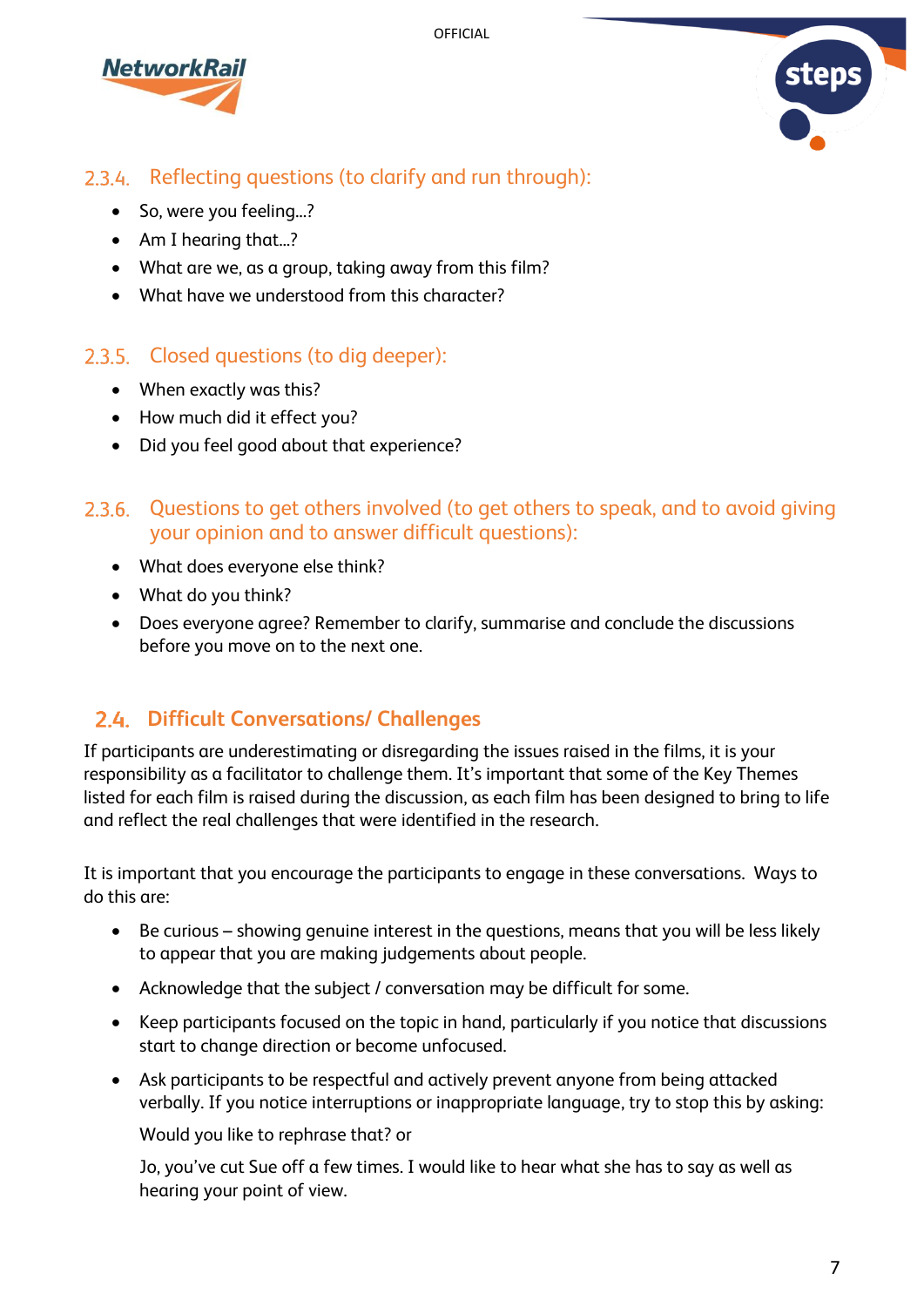



- Think about psychological safety participants do not need to fear judgement or negative outcomes for having the conversation.
- If you're in a room together, reinforce words with positive body language. E.g. ask for ideas with palms open, regain focus by standing up and moving to the middle of the room if delivering face to face.
- In the case of a participant negatively reacting to the 'truth' of the stories the films, you can remind them that whilst what they see may not reflect their reality, all of the stories are based on research and conversations with Network Rail employees.
- Don't be defensive. Arguing when criticised will only create more arguments. It may also set the group against you. Accept negative comments and deflect the issue back to the individual or group. For example:

'I cut you off? I am sorry. Please continue'.

'You think I am pushing too hard? [Lots of nods] Thanks for telling me. How would you like proceed from here?'

## Remember to try and enjoy yourself - have fun!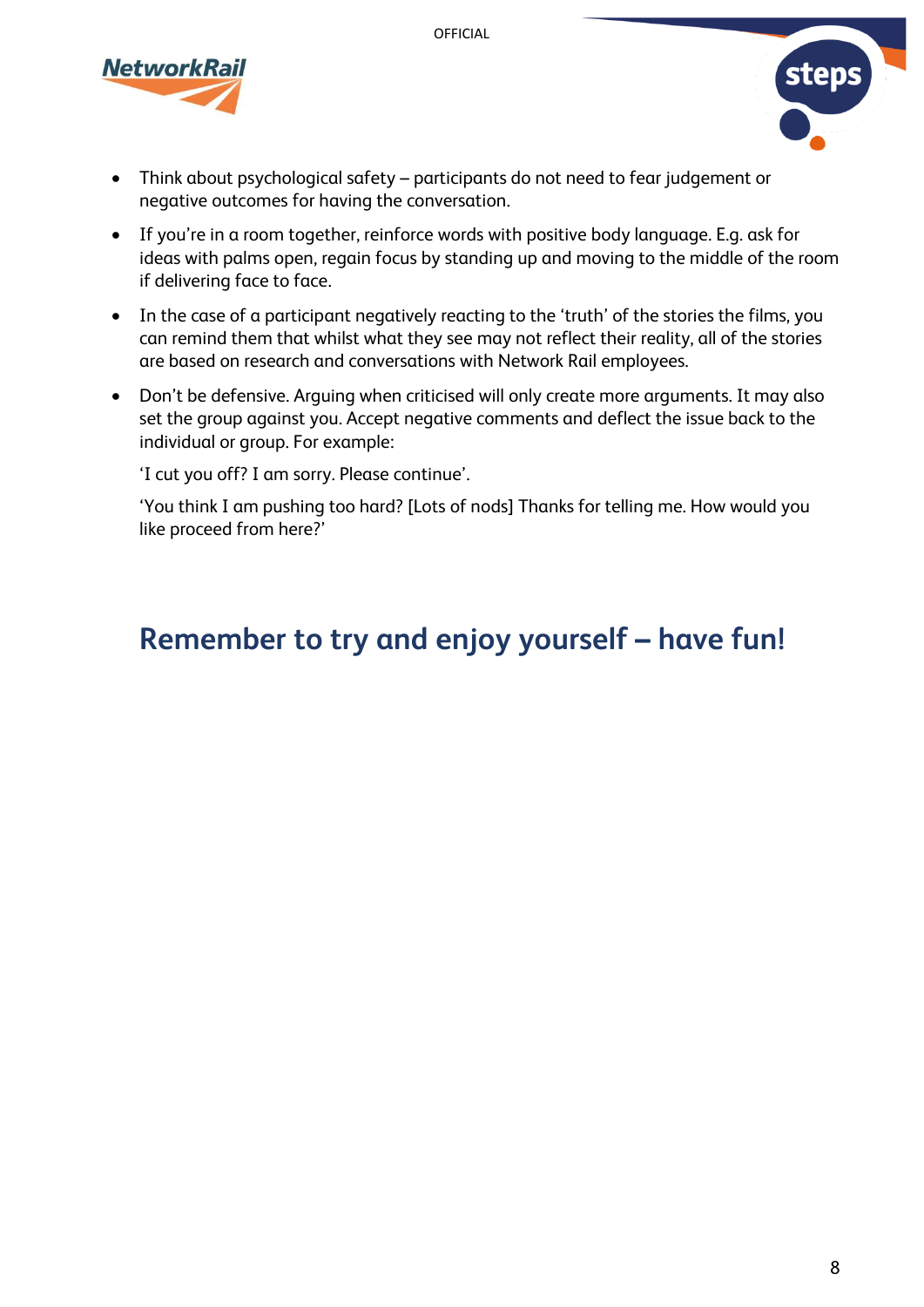



## <span id="page-9-0"></span>**3. Beginning the Briefing**

The briefing lasts for one hour. You will find the learning outcomes for each part of the briefing in Section 4. Part of your preparation will be to select the films that you wish to show, because you won't be able to show and discuss all five films in one hour. You need to show and discuss a minimum of three films.

## <span id="page-9-1"></span>**Before the Briefing**

Before the session please send the note below to those you are briefing. We suggest you copy and paste this text into the calendar invite. You will need to amend the parts highlighted in yellow with the relevant details for your briefing.

#### Hello Colleague

#### **Stand Up for Race Equality Briefing**

This is your invite to a Stand Up for Race Equality briefing.

#### **The Context**

As Rail industry colleagues we are joining Network Rail in their Stand Up for Race Equality.

In 2020, there were two separate and significant safety incidents at Network Rail, and in both situations, racism was a factor. Also, at an employment tribunal, Network Rail was found guilty of not dealing with racial issues. We know there is racist behaviour in our business, in our industry and in society, and these three incidents are examples of the effect that racism can have on the safety of our people. We must do better because we could have prevented each of these situations.

Through attending the Stand Up for Race Equality briefing, we are emphasising that there is no place for these behaviours, and that we have a zero-tolerance approach to racism and any other form of discrimination.

We need to act now to stop these kinds of things from happening again, and if they do, we want everyone to know how to how best to respond. We want Network Rail and the industry to be a safer place for everyone, whether you work for us, or you are a contractor, or a passenger.

The Stand Up for Race Equality briefing session lasts for one hour, and we will have open and respectful discussions about how our behaviours impact on safety and inclusion in the railway.

If you need any reasonable adjustments for the briefing, please let me [the facilitator] know.

Please join this session via this link – *[facilitator to insert link]/[this room at this time]*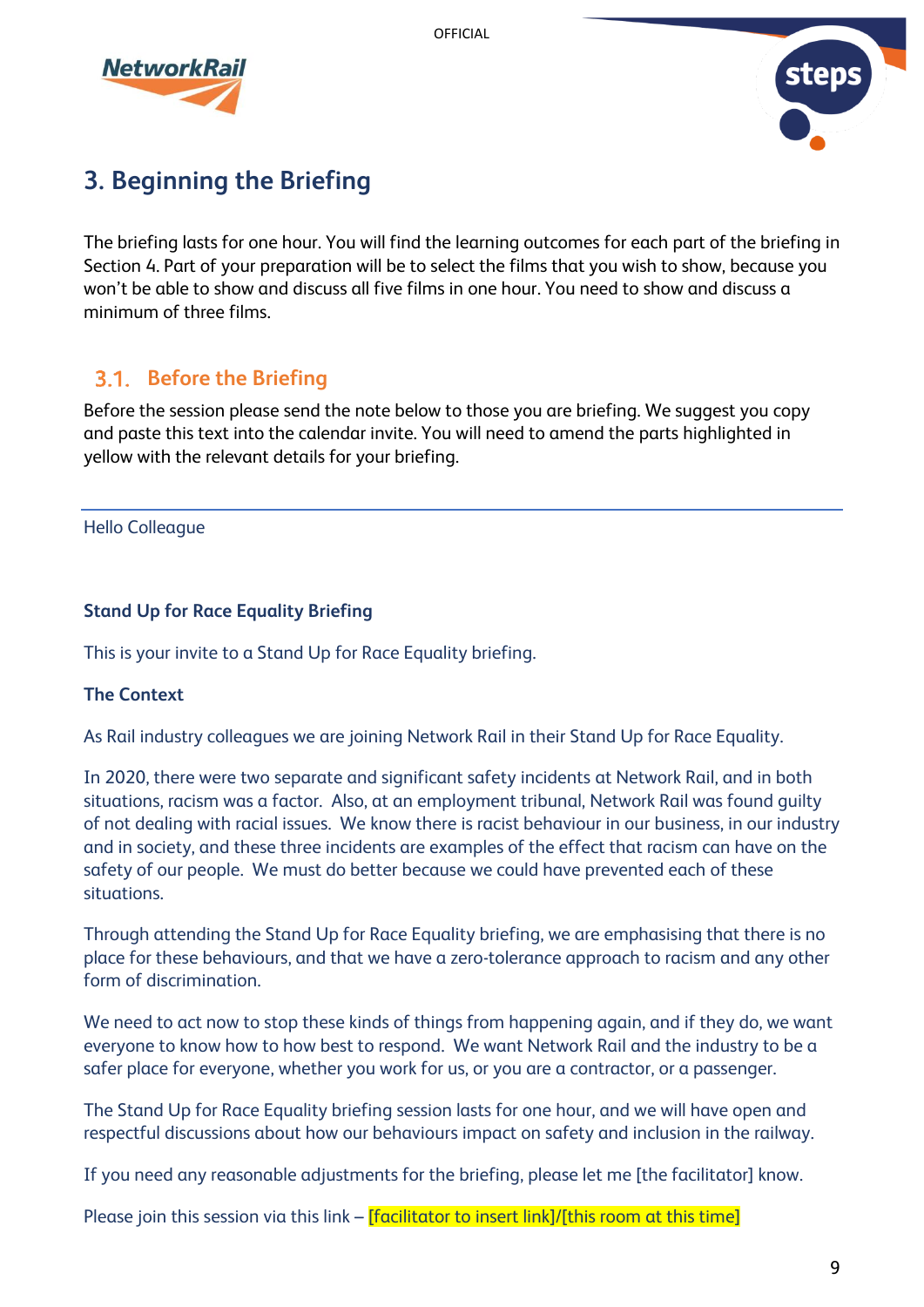



Looking forward to our briefing.

[Insert facilitator name]

## <span id="page-10-0"></span>**Taking Attendance**

We want to capture how many colleagues across the industry participate in a briefing. So, during your session please complete this short attendance form. [Click here to log attendees.](https://eur02.safelinks.protection.outlook.com/?url=https%3A%2F%2Fforms.office.com%2FPages%2FResponsePage.aspx%3Fid%3D4cMswn9dTU--A9WhWMyUCQWbVnh8tBFHisUW2BTGXm5UMVk1WVNTUjk5WVpFQUFCTk9RUlM0RzZHRi4u&data=04%7C01%7CLily.Kitchen%40networkrail.co.uk%7C14a35ddfc9c9472cf3fc08d9163bb97d%7Cc22cc3e15d7f4f4dbe03d5a158cc9409%7C0%7C0%7C637565268046489384%7CUnknown%7CTWFpbGZsb3d8eyJWIjoiMC4wLjAwMDAiLCJQIjoiV2luMzIiLCJBTiI6Ik1haWwiLCJXVCI6Mn0%3D%7C1000&sdata=8lKF2FdJbcTOYMJ8%2FsQBiEa%2Fk1y4276MBZyaZIG7NIw%3D&reserved=0)

## <span id="page-10-1"></span>**How to introduce the briefing**

To fully engage participants, it is important to let them know at the beginning of the briefing:

- Who you are and what your role is at your organisation.
- State that the participants will be with you for one hour and that the briefing is more of a conversation rather than a 'lesson' or 'training'.
- It is an interactive session, so you would ask them to offer their thoughts and feedback freely.
- This is a safe space in which people are encouraged to speak their mind, without judgement, even if their views seem different from the majority. Note: Do not tell participants that the briefing is completely confidential. This is because if somebody discloses that they are being bullied or harassed, we expect you to raise this through your local human resources colleague.

### 3.3.1. So why are we here?

Explain to the group that the reason for us all being here today is 'to see the effect our behaviours have on other people and commit to doing better.'

This is because, every action and interaction and how we make people feel has a knock-on effect. We're here to look at how this can lead to physical harm.

At Network Rail and across the rail industry, we are committed to creating an inclusive environment, where we are all looking out for each other, so that we can be safe and protect ourselves from psychological and physical harm at work.

#### 3.3.2. Objectives

Next, you will introduce the objectives.

By the end of the briefing, the participants will have:

• Identified where actions and behaviours of individuals or teams have created an unsafe environment or led to safety incidents.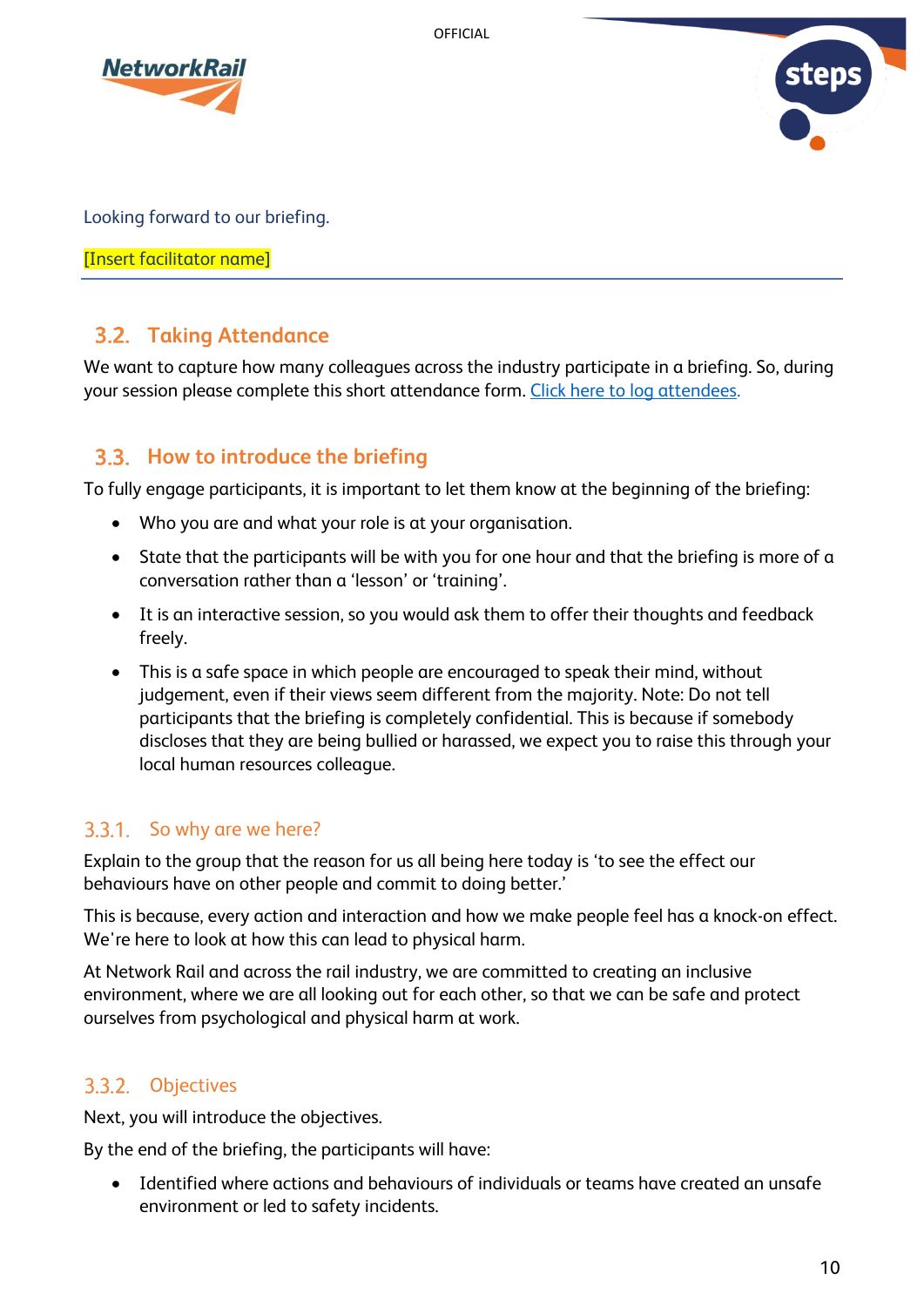



- Reflected on current behaviour within their area of the business and analysed how they compare with the rail industry's safety culture and values it is.
- Gained awareness of behaviours that create an inclusive culture instead of behaviours that exclude colleagues.
- Made a personal commitment to building and continuing an inclusive culture by challenging poor behaviour in the workplace and leading by example in how you behave.

### 3.3.3. Contracting – to help make the briefing a success

"Contracting" (agreeing) at the beginning of a briefing will help create an environment where challenging conversations and sensitive themes can be discussed in a safe space. Contracting involves setting agreed ground rules. If possible, make a note of them on a flipchart and display them up in a place where everyone can be reminded of them throughout the briefing.

#### Suggestions for establishing ground rules are:

- Listen respectfully.
- Create an environment in which others feel safe to speak and share views that feel different than the majority.
- Stay focused on the discussion.
- Challenge the idea, not the person.
- Do not interrupt each other.
- Do not make assumptions about what others think or mean.

It is important that as facilitator, you make it clear to participants that if a disclosure is made which relates to the safety and wellbeing of another colleague you may need to report the issue.

## <span id="page-11-0"></span>**Executive Leader film**

Explain to the group that they will now hear from Martin Frobisher, Group Safety & Engineering Director, Technical Authority and Executive Leadership Team member at Network Rail, through a film.

## <span id="page-11-1"></span>**Introduce the films**

- Explain that they will watch some films and hear the stories of different people who may have experienced non-inclusive behaviours and have been put in unsafe situations.
- These films tell the stories of different people and reflect the reality for many of our colleagues.
- Make clear that the events have been constructed for the purposes of the film using actors, but that the experiences and behaviours of the people featured are very real and have come from speaking to our colleagues in Network Rail.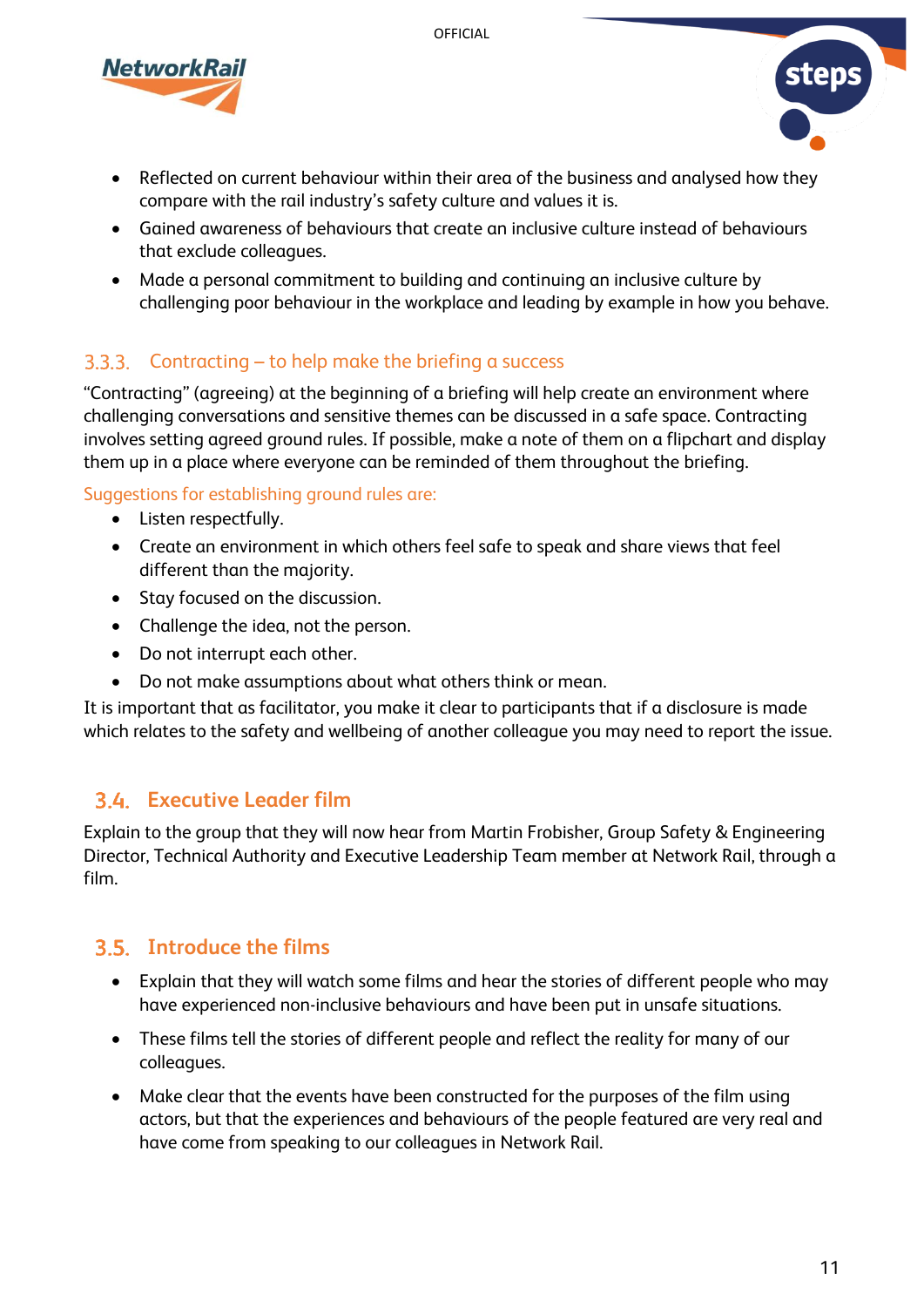



## <span id="page-12-0"></span>**4. The Films**

## <span id="page-12-1"></span>**Film 1**

#### 4.1.1. Key learning objectives

To have understood how the use of disrespectful language links to racism and creates an unsafe working environment.

#### 4.1.2. Ouestions

Below are four questions you will use to guide the audience's discussion following Janelle's film:

- What are your first thoughts about Janelle's story?
- Why do you think Janelle did not speak up?
- How could Janelle's colleagues have supported her?
- How safe do you think Janelle feels at work?

#### 4.1.3. Further prompts and questions

Below are suggestions of questions that you can ask participants to create discussion and pull out the key learning from the film:

- What are your thoughts on banter in the workplace?
- Does someone need to consent to participate in, or be the subject of banter?
- How safe do you think Janelle feels at work?
- How would you feel if you or a family member were on the receiving end of this behaviour?
- What is the impact of these behaviours if they build up over time?

#### 4.1.4. Terminology

#### **Microaggressions:**

You will need to explain the term 'microaggression' and let your group know that racism isn't always easy to see. It is sometimes passing comments and behaviours that, over time add up for the individual experiencing them. Below is an explanation, with examples of what a microaggression is. It may be helpful for you, as facilitator, to think of any examples you have noticed in your professional or personal life.

A microaggression is a small but offensive comment or action directed at a member of a group, and in the context of this briefing, especially a racial minority. It is often not meant to be offensive, or it can accidentally reinforce a stereotype. For example:

• A co-worker makes a racist joke, is aware that the joke is racist, yet claims that the joke is harmless.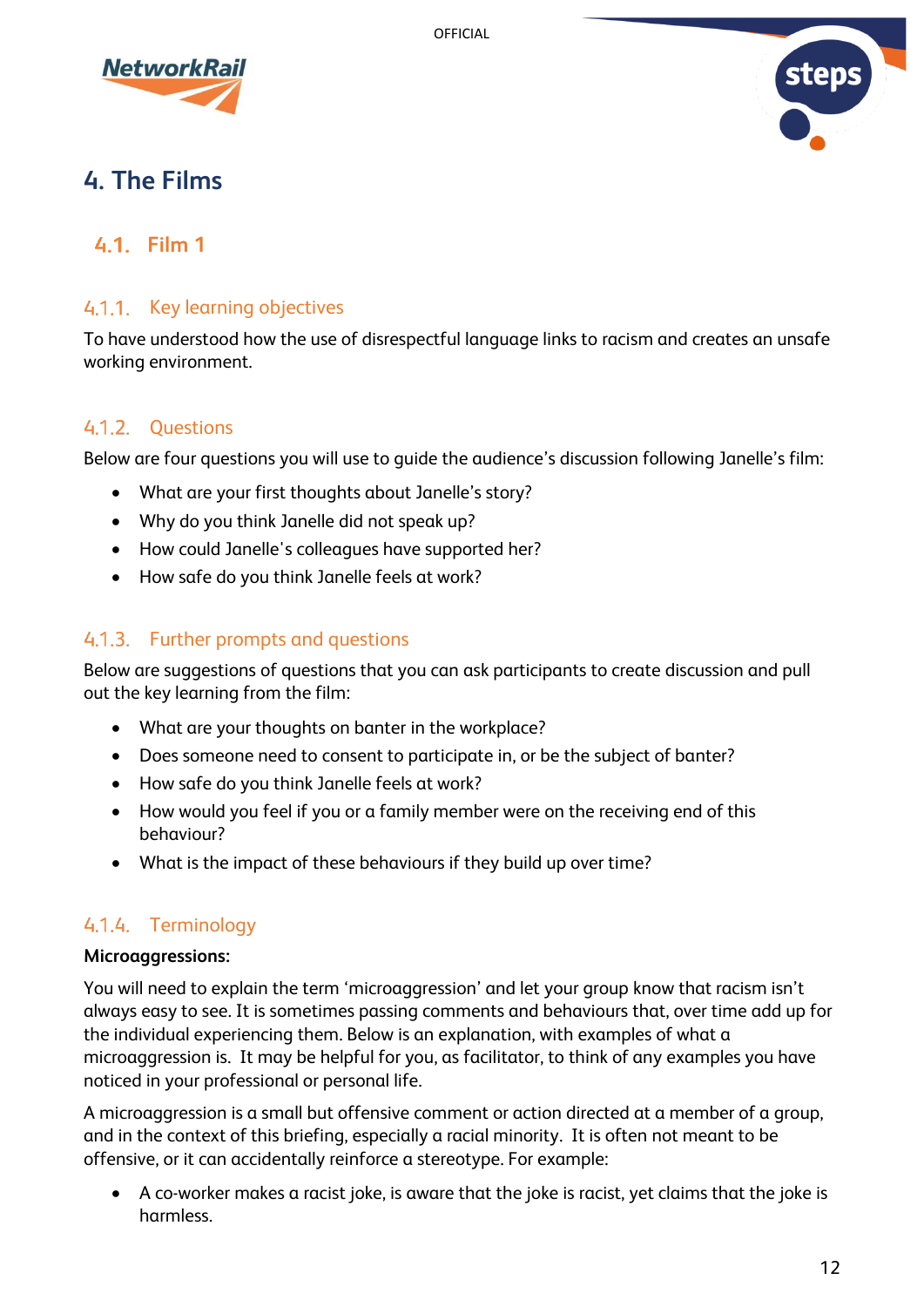



- Never acknowledging a black co-worker's opinion, or ideas in a work setting, including talking over them.
- Having a manager "keep a close eye" on a black employee purely based on a suspicion that is routed in a racial stereotype.
- Only ever giving white employees their requested days off.

Some of the examples above may seem obvious, but microaggressions in the workplace can happen unintentionally. It's important to recognise and acknowledge them, if someone says they were offended by something you said. People from some groups experience microaggressions daily. And after a while, it can understandably wear a person down – it's like 'death by a thousand papercuts.'

## What to do if?

Below are some potential challenges or comebacks that you may face from participants. We have suggested responses that you can offer. Remember, as a facilitator you can always deflect a difficult question back to the group to create further discussion.

#### **Problems with the term 'microaggressions':**

You may find that some participants do not like the term microaggression as it implies deliberate aggressive behaviour by the person being used as an example. If so, you can respond by clarifying that microaggressions are often unintentional. However, for the person on the receiving end, they *feel* like and are *received* as an aggression I.e., they hurt! And, over time, microaggressions can become major barriers to the recipient's ability to progress and be included in an organisation. It can affect their self-confidence. It is also important to remind participants that this subject matter and terminology will be challenging and uncomfortable at times. Allow the discomfort and resist the urge to be defensive; we are all in this together.

#### **People should speak up and tell the person if they make a joke that offends:**

In theory, we would hope that everyone feels able to speak up when they feel uncomfortable or discriminated against. However, you cannot always expect that the person on the receiving end will feel comfortable enough to do so. I expect that many of us can relate to moments where we have laughed something off that hurt us because we didn't want to be seen as a 'kill joy' or as 'ruining other people's fun'. Sometimes, people don't speak up because they do not believe in the structures in place within the business, or their experiences have not given them the confidence that others will help them if they raise a concern or challenge.

Remember there are different channels available for speaking up, either if you are the subject of the discrimination or to speak up on behalf of others. If you don't feel able to say anything at the time, you can still raise the specific issue with HR. If you are concerned about the work environment and culture more generally in terms of the impact it is having on health, wellbeing or safety you can also raise this confidentially through CIRAS.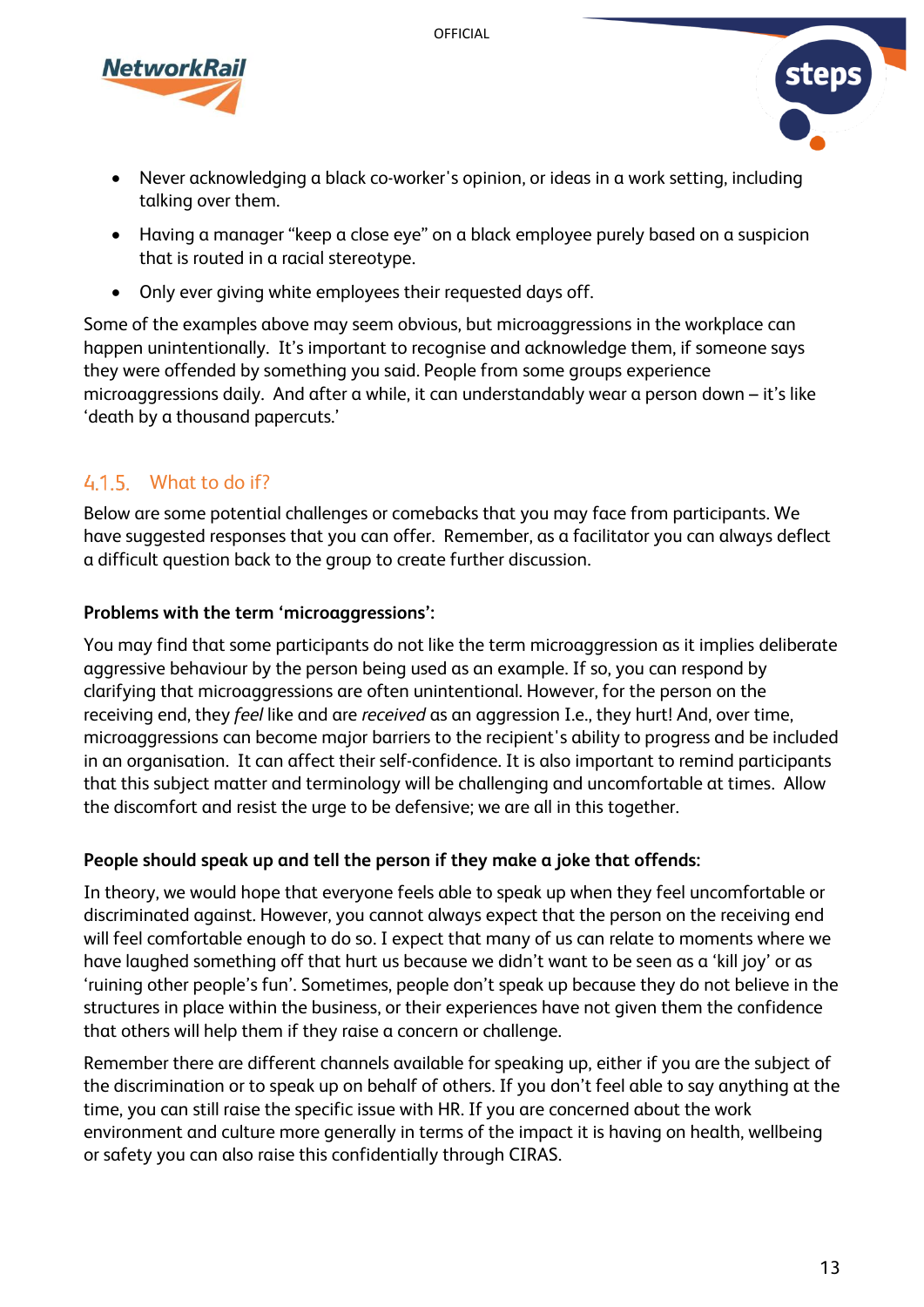



Remember, you do not need to know all the answers. Remind yourselves of the various questioning techniques on pages 6-7 so that your group is ready to explore an issue themselves, rather than needing to look to you for all the answers.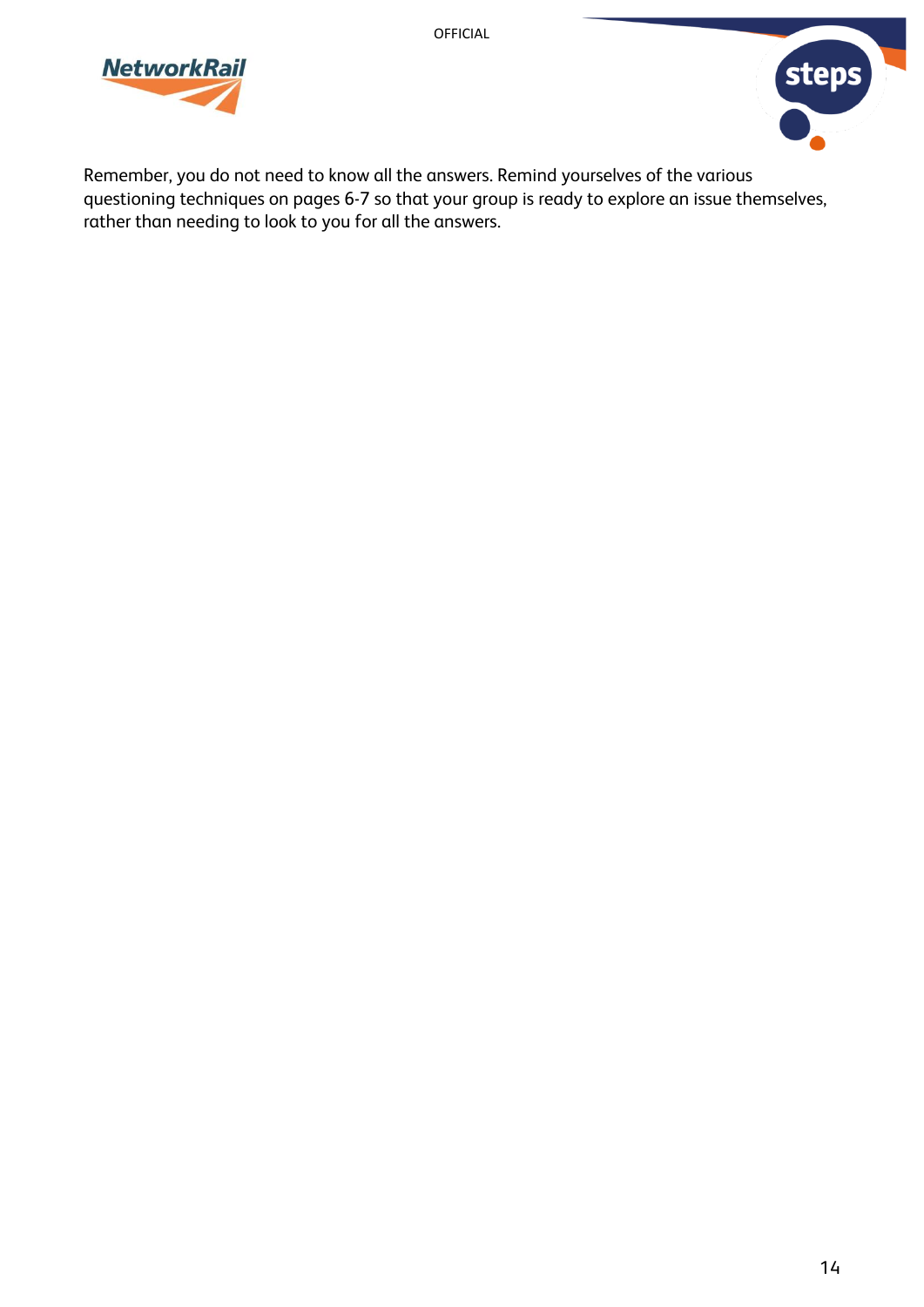



## <span id="page-15-0"></span>**Film 2**

#### 4.2.1. Key learning objectives

To encourage participants to look closely at organisational behaviours and what is seen as acceptable and just 'part of the job'.

To give participants a chance to reflect on the role they play in supporting colleagues, using Network Rail's values here.

## 4.2.2. Terminology

Start by introducing psychological safety and physical safety and explain the link between the two.

**Physical safety** means controlling risks and hazards to protect workers from physical harm.

**Psychological safety** is a shared belief held by members of a team, that it is safe to speak up and that no one in the team will embarrass, reject, or punish you for doing so.

A psychologically safe workplace begins with a feeling of belonging, where colleagues feel safe to learn and grow in their role. People feel they can contribute in a positive way to the organisation and challenge behaviours and situations where they think there's an opportunity to change or improve. When you have psychological safety in the workplace, people feel comfortable being themselves.

### 4.2.3. Ouestions

- Is it right that Stanley should have to 'put up' with the abuse he received?
- How easy would it be for people to focus fully on their jobs if they had to deal with this behaviour on a regular basis?
- How did you feel when Stanley said that these comments have an effect on his home life?
- What support would you have given Stanley?
- What would a better reaction be from Stanley's manager in a situation like this?

#### 4.2.4. Further prompts and questions

- Have you ever witnessed behaviour like this towards a colleague or contractor? If so, what happened and what did you do?
- What is the importance of psychological safety?
- What impact does psychological safety have on physical safety?
- How can we practice empathy with our colleagues? As we saw, Stanley's colleague did not put themselves in his shoes. How do we understand and empathise with people's experience that is different to ours?
- Thinking more about Stanley's accent and the way we communicate with each other, whose responsibility is it to ensure that everyone understands a safety briefing?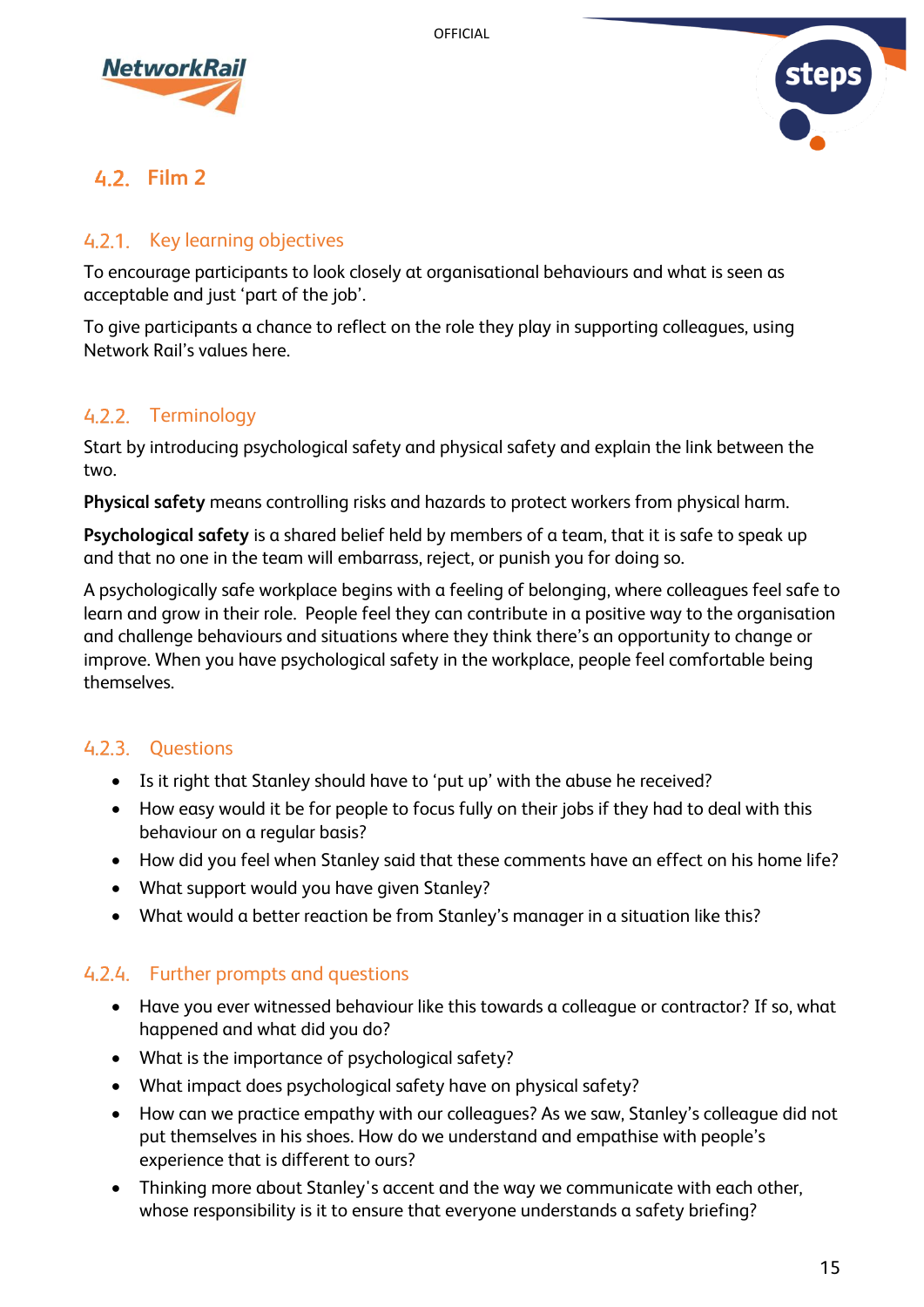



- What is the relationship between work and home life? Do the two influence each other? What are the consequences of difficulties in one on the other?
- Why is clear communication so key in a safety critical environment?

## What to do if?

#### **Push back that work and home life should be kept separate:**

It is very difficult to separate ourselves into different parts -for example, your 'work self' and your 'home self'. When a person feels able to bring their 'whole' self to work, they are more likely to feel engaged and valued. We are not able to be our best possible selves if we spend a lot of our time in our work or our home life trying to look 'fine', fit in and do or say the 'right' things. Remember that for some of us at Network Rail, we have been working at home during the pandemic, which can make the boundaries between home and work even more blurred.

#### **Push back around accents e.g. that the responsibility for being understood lies only with the person who has a foreign accent.**

In fact, it is all of our responsibility to make sure that there is understanding and clear communication across teams. It is not fair to dismiss a person because of their accent or the way they speak. A better approach is to be empathic and compassionate and remember that the person who is struggling to make themselves understood may not speak English as their first language. Communicating in a foreign language is very challenging and can be tiring.

Just because you may not have a strong accent or just because English is your first language, it does not mean that you bear no responsibility when it comes to making yourself understood or that you are always completely clear. Responsibility for communication goes both ways.

#### **Push back around Stanley's name:**

If any comments come up around Stanley's name, such as it not 'sounding Nigerian', then a useful piece of context to add for this character is that his birth name is Somtochukwu. People with non-British sounding names often change their names for one that sounds more 'British'.

#### **Us managers are busy people, sometimes we have a hard day:**

The role of a manager is a tough one, so it is understandable that managers are often tired. We also know that managers and other frontline staff, regardless of who they are, sometimes receive abuse from passengers. However, racial abuse is a criminal offence which requires action and attention. It cannot be left ignored. We also have to ask ourselves, would the gate have been left open if Stanley had not been racially abused? Most likely not. Therefore, his story is critical from a legal and safety perspective. If you are a manager, you are in a position of power. Those in positions of power have a responsibility to speak up and care for those whose voice might be quieter, for whatever reason.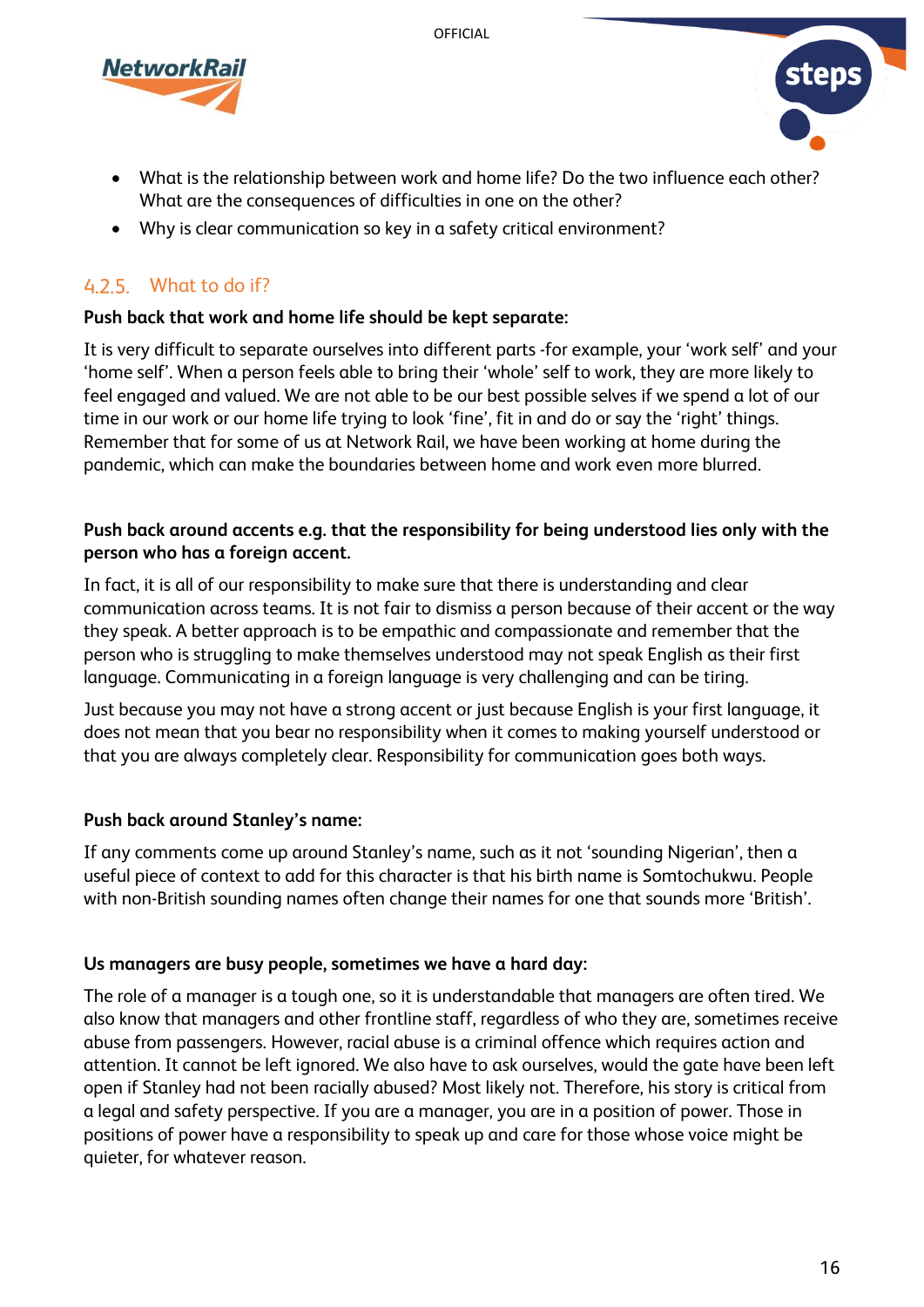



## 4.2.6. How to choose and introduce the next film

If the participants are leaders or supervisors from a maintenance or operational function, you will continue with the Daniel film (Film 3). If they are largely office-based leaders, you will continue with Charlotte (Film 4).

As a linking sentence you can say: "the Stanley film also raises issues about leadership accountability. The next film explores the role of leadership in creating a safe and inclusive culture."

If you find that you do have time, you are very welcome to show both these films, rather than having to choose. However, keep an eye on the time as you may go over the hour.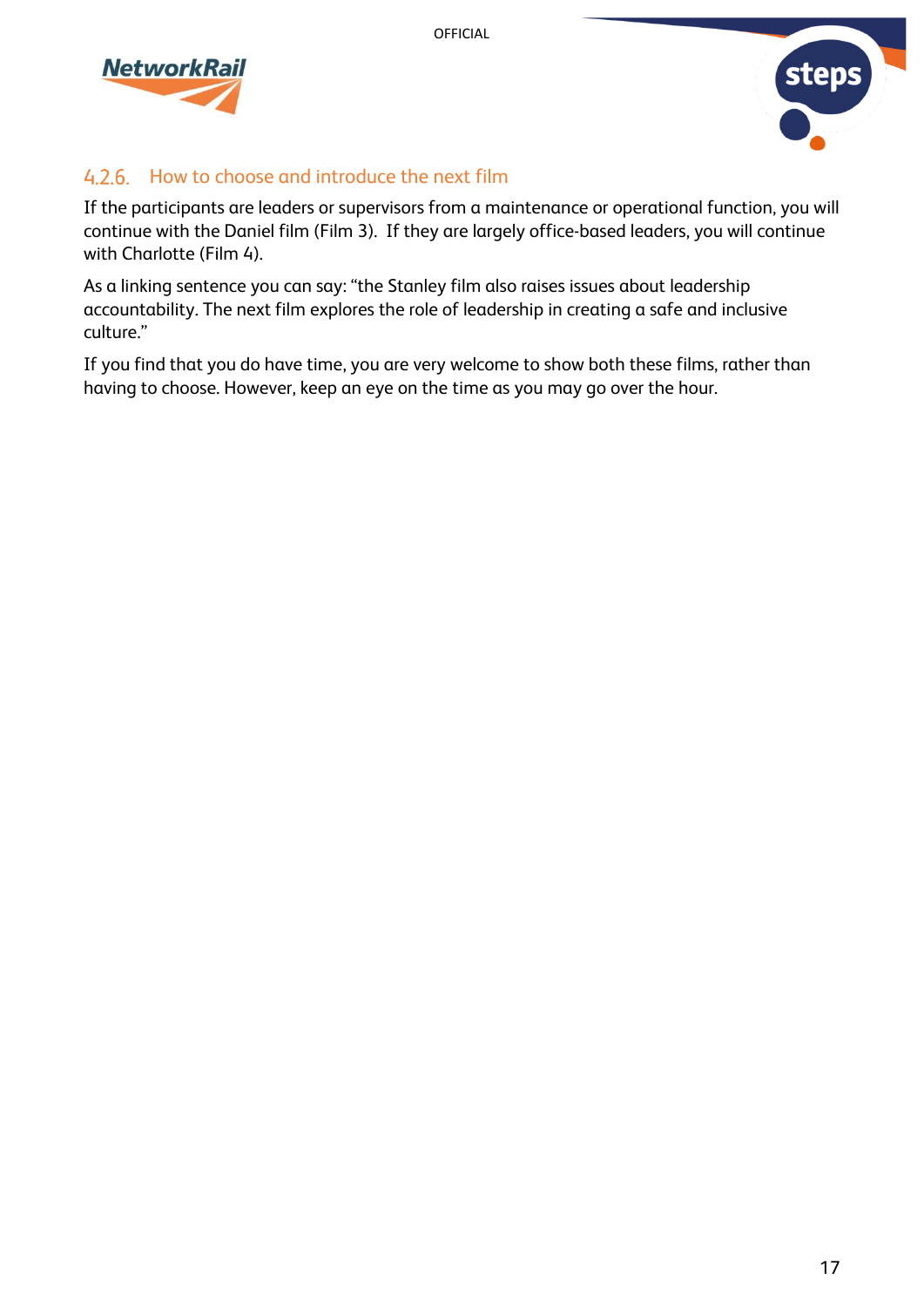



## <span id="page-18-0"></span>**Film 3**

#### 4.3.1. Key learning objectives

To challenge leaders to see their responsibility and accountability for people being made to feel safe and respected in their teams.

Raise awareness and explicitly highlight how disrespectful behaviours can be directly linked to safety issues with extreme consequences (life and death situations in a safety critical role).

#### 4.3.2. Ouestions

- Did Daniel handle the situation well?
- Is there anything he could have done differently?

#### 4.3.3. Further prompts and questions

- What is the role of a manager or supervisor?
- How important is it for leaders, supervisors, and managers to set the tone in their part of the business?
- What will the outcome be if managers don't take more responsibility for safety leadership and the mental well-being of employees?
- What things do we need to consider when thinking about who is assigned a task, when and for how long?
- What is the line between joking around and bullying? How do you know when someone has crossed it and how should you respond? Particularly if you are an onlooker/bystander.

•

The idea of staying silent leading to compliance can be raised here. You may want to highlight that race can be a difficult and emotive topic for some to talk about, and this can get in the way of people intervening or calling out poor behaviour.

#### What to do if?

#### **Participants agree with the concept of 'political correctness gone mad':**

This is a phrase that most of us will have heard at some point. It is often connected to arguments around 'free speech' which say that the idea of political correctness stops people from expressing themselves. Should you experience this challenge, it may be good to remind participants that everyone benefits from being in a society where language and actions that exclude and insult people are not accepted. Being respectful and thoughtful in your language and actions helps to build a more inclusive working environment in which everyone can participate.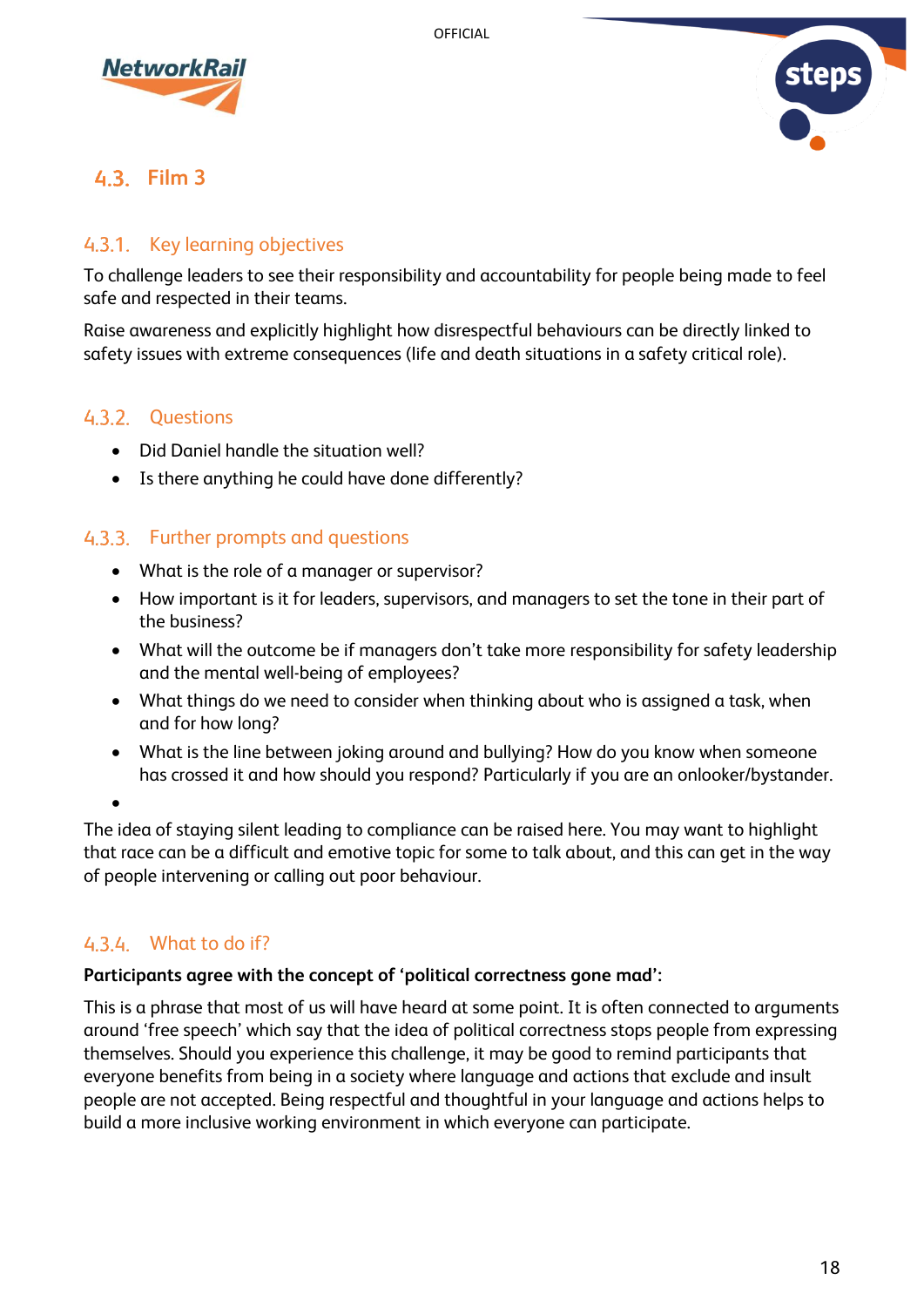



#### **Defense of banter/ 'Seems like we aren't allowed to have fun anymore'/ 'I don't want to be boring':**

The positioning of "joking around" and its impact will either bring certain people with us or push them further away. We know that joking around or banter, is seen as being the backbone of the railway. All we are asking people to consider is the impact of words on others. Do you really want to contribute to making someone else feel less valued and less safe? If the answer to that is yes, then the question for you to answer is why? Why would you want to upset someone? Let's also remember one of the Network Rail Values which is 'caring about other people'. Do you have a similar value at your organisation?

## 4.3.5. Terminology

**Political correctness:** the avoidance of forms of expression or action that could exclude, make someone feel awkward, or insult specific groups of people.

**Bystander / The Bystander Effect:** The word 'bystander' literally refers to a person who is present at an incident but does not intervene. The bystander effect, also called bystander apathy, is a term in psychology that refers to the tendency of people to take no action in an emergency situation when there are others present.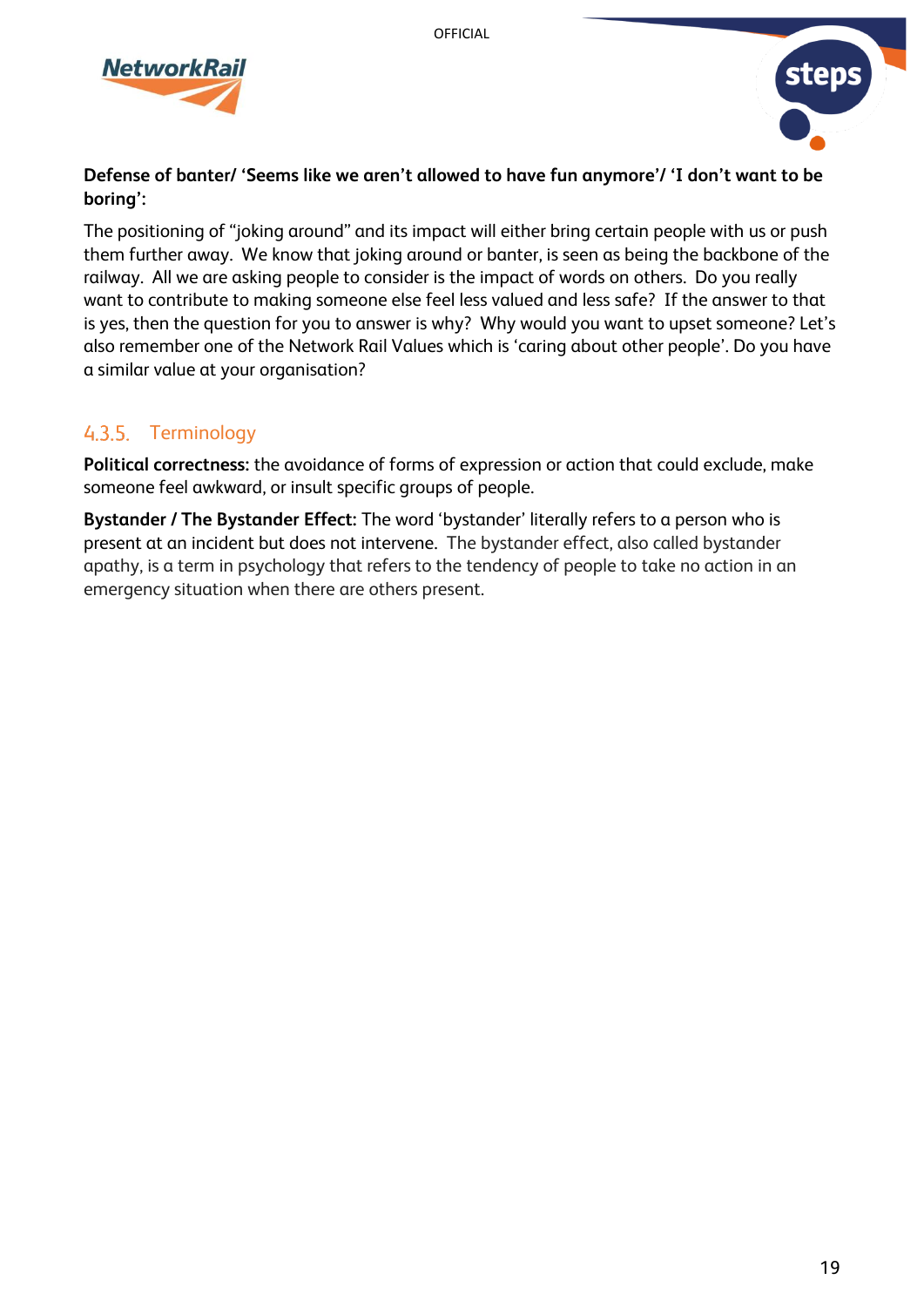



## <span id="page-20-0"></span>**Film 4**

### 4.4.1. Key learning objectives

To highlight that all leaders and supervisors have a responsibility to ensure that the working environment is safe for everyone, and that all people feel valued and respected. It also highlights the issue of how hiring practices and biases can also link to safety issues.

### 4.4.2. Questions

- Was there anything wrong with the way that Charlotte made her decision?
- What assumptions was Charlotte making?
- What was the impact on Nimma and Jack as a result of Charlotte's comments?

#### 4.4.3. Further prompts and questions

- How important is it for leaders, supervisors and managers to set the tone in their part of the business?
- What will the outcome be if the managers or supervisors don't take more responsibility for safety leadership and the mental well-being of employees?
- Do you think that Charlotte showed any bias in her decision-making?
- What are the kind of biases that people may have when making recruitment decisions?
- How can we ensure that we are being fair when making recruitment decisions?

### What to do if?

#### **Push back that we all have biases, and this is to be expected:**

On the one hand, yes, absolutely. The human brain is wired to make quick judgements and assumptions, and to also to feel more comfortable with those who are more like us. However, the problem with assumptions is that they are not always accurate and are made without having all the correct information. Furthermore, challenging our biases can help be more aware of and accepting of diversity in our teams. It is proven that diverse teams are higher performing. Why? Because of a diversity of thought and perspectives helps teams to innovate and solve problems. Whilst similarity can feel very comfortable to begin with, it will not, necessarily, ensure the best output or outcome.

#### **Push back on the need for diversity:**

Diversity has business wide benefits. It creates variety in the way we think which leads to more innovation and problem-solving. And it means that we can do a better job of thinking about the diverse needs of our customers.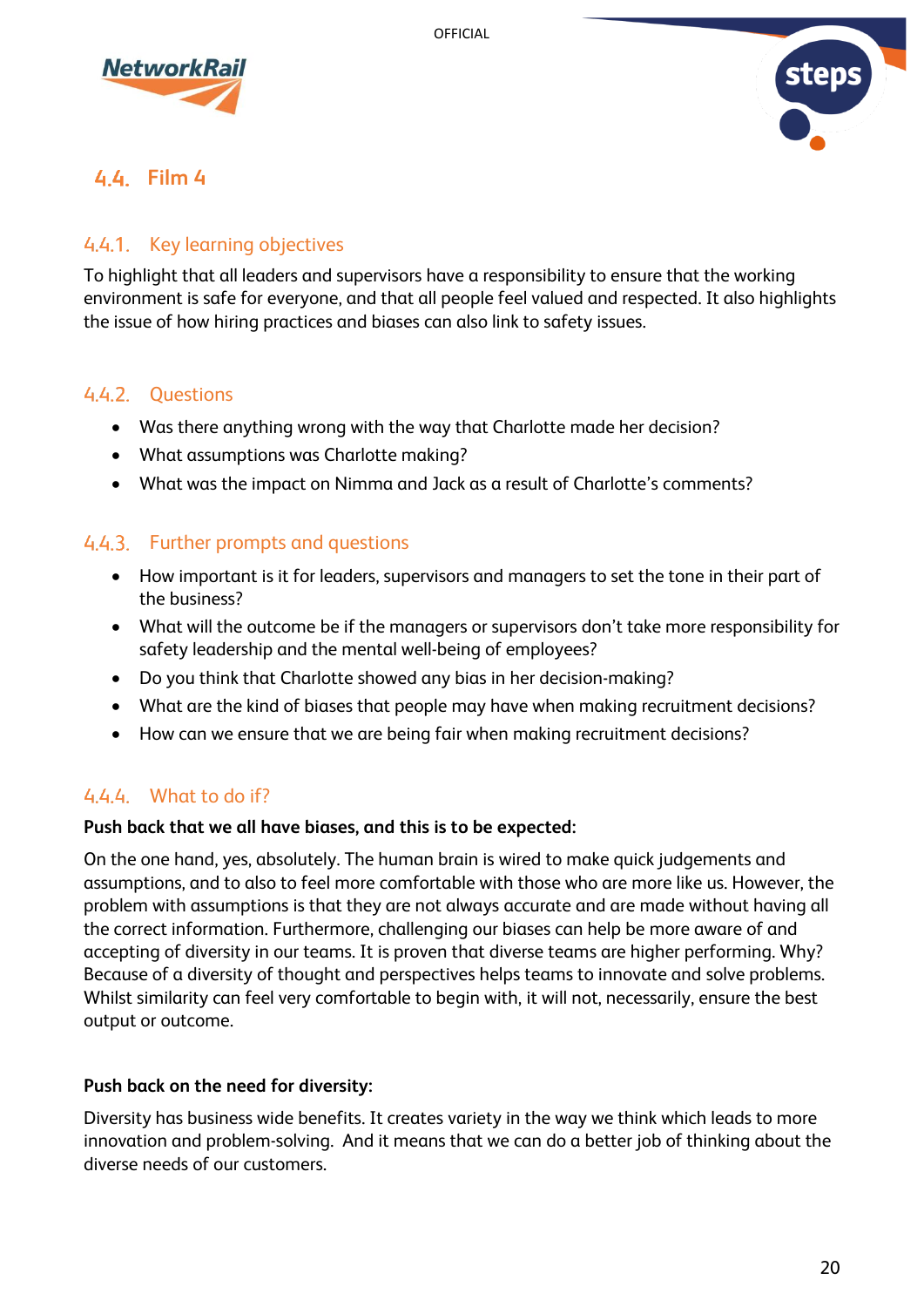



#### **Push back: What does this have to do with safety?**

Safety has two sides to it – physical safety the most obvious, and psychological safety. If people do not feel psychologically safe i.e. they feel that they can't speak up, raise concerns, challenge and have their opinions and skills valued; then physical safety may be compromised. A lack of psychological safety can lead to less engagement, a lack of focus and a lack of challenge.

#### **Push back on Charlotte's job title:**

If there is pushback around her job title you can explain that her job title is not 'Hiring Manager' but that, as part of her role, she often has to hire people for the team.

## 4.4.5. Terminology

**Unconscious Bias:** happens when our brains make quick judgments and assessments about people and situations without us consciously realising it. It is a bias that happens automatically and can be influenced by our background, cultural environment, personal experiences, emotions and the behaviours which we experience.

**In and Out Groups:** This is a pattern of favouring someone based on a group they belong to. Real life examples of group identities include ethnicity, political beliefs, religious beliefs, and geographical identities. For example, you are more likely to be supportive to someone who is part of your group rather than someone who is not.

**Conscious Bias:** is when you are aware of your bias and act on it intentionally, like being openly biased towards a particular person or group. Significant improvements have been made in identifying and addressing conscious bias in the workplace with laws and policies now in place to prevent explicit and direct prejudices or discrimination.

**Affinity Bias**: a preference for certain types of people for whom we have an affinity, such as people who are similar to ourselves, from the same background, peer group, etc.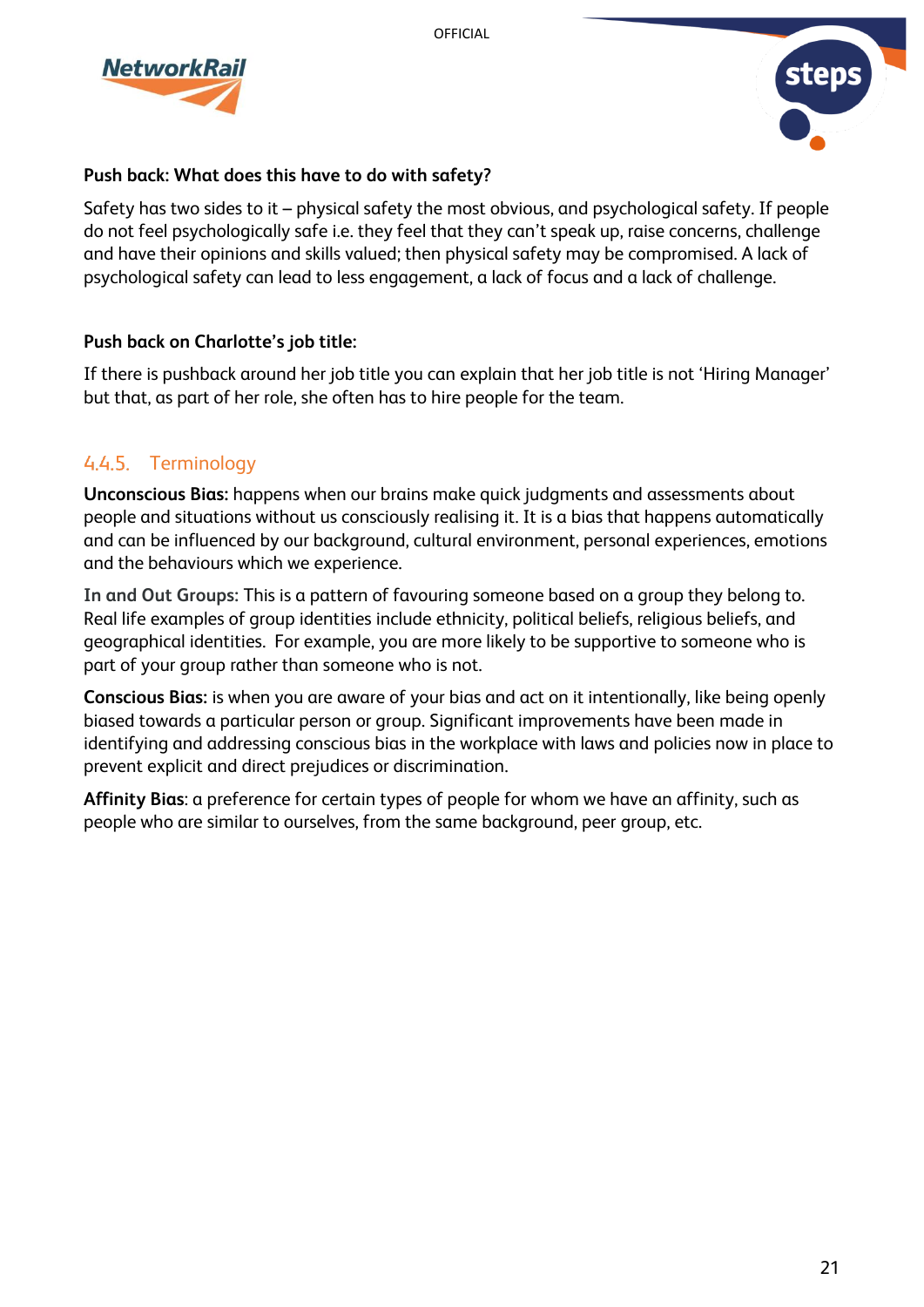



## <span id="page-22-0"></span>**Film 5**

#### 4.5.1. Key learning objectives

To understand how the current culture is impacting new people in Network Rail or your own organisation, given that they are the future of the organisation.

The 'call to action' film links to the overall objective of participants making a personal commitment to upholding the values of an inclusive environment.

#### 4.5.2. Questions

- As someone new to the organisation, what impression we are making on Amrinder?
- How quickly has our current environment changed Amrinder's opinion of the organisation?
- If this is the reality for some people, is this how we want things to continue?
- Amrinder was called 'Sargent Safety', how safe will his decision making be if he feels that he needs to conform and fit in?

#### 4.5.3. Further prompts and questions

- Is favouritism appropriate in the workplace? What is the difference between building relationships at work and showing preferential treatment to some at the expense of others?
- What might the long-term impact on Amrinder be? Do you think he will stay with the company?
- What microaggressions did Amrinder mention?

## What to do if?

#### **Push back that favouritism is normal and to be expected:**

Part of having friendships in our personal lives is helping people, doing favours, and listening when they need our support. However, friendships formed at the workplace can spill over into workplace responsibilities. This is when favouritism is most pronounced and most frustrating to other people. An employer showing biased treatment based on factors aside from performance isn't just annoying—it's a form of workplace discrimination. It is the leader's role to build that trust by being authentic, open and transparent. Everyone in the organisation must be treated fairly, leaving no room for favouritism. Highly skilled and valuable staff will be put off by experiences of favouritism and will look for work in organisations where they will be given respect and recognition for the skills and efforts they bring.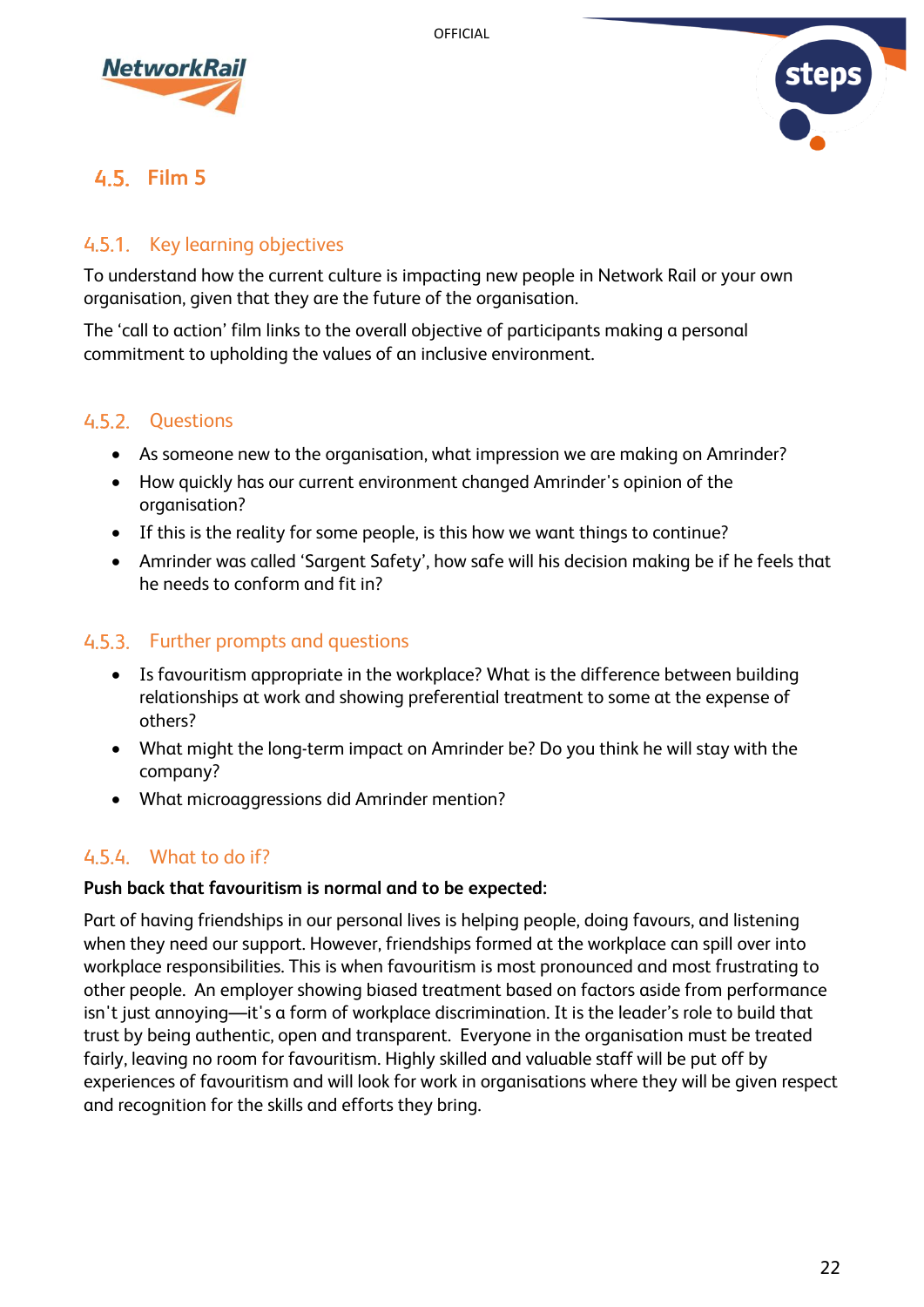



#### **This seems like 'white-bashing'. People from minority groups also have capacity to be racist and have biases too:**

We can acknowledge that anyone from any background can have biases and display racist attitudes. However, we each have a personal responsibility to confront these biases within ourselves, rather than to point the finger at others. Talking about race can feel very uncomfortable. It can bring up anger, guilt, shame, fear, and all sorts of emotions that we would rather not deal with. However, to grow as a person and a colleague you have to push past your comfort zone. Instead of trying to hold tight to the idea of you being a 'good' person, and this not being about *you*, try to switch your focus on how *you* can be an even 'better' person. We should all want to be better, right?

This Stand Up session is to educate, and let all colleagues know what behaviour is expected of them in the workplace. We are here to take an honest look at ourselves and recognise that we are all imperfect people with biases and defensive instincts. Please do remember, that the characters' stories in these films are based on interviews with real employees at Network Rail. We have created their stories based on what we have heard is happening within the business.

#### 4.5.5. Terminology

**Favouritism:** the practice of giving unfair preferential treatment to one person or group at the expense of another.

**Microaggressions:** See above – Film 1, Janelle's story: terminology

**Stereotyping:** having a fixed, over generalised belief or opinion about a person or group of people. It is usually based on a set of characteristics that many people believe represent that person or group.

**Assumptions:** something that is accepted as true or certain without question or proof.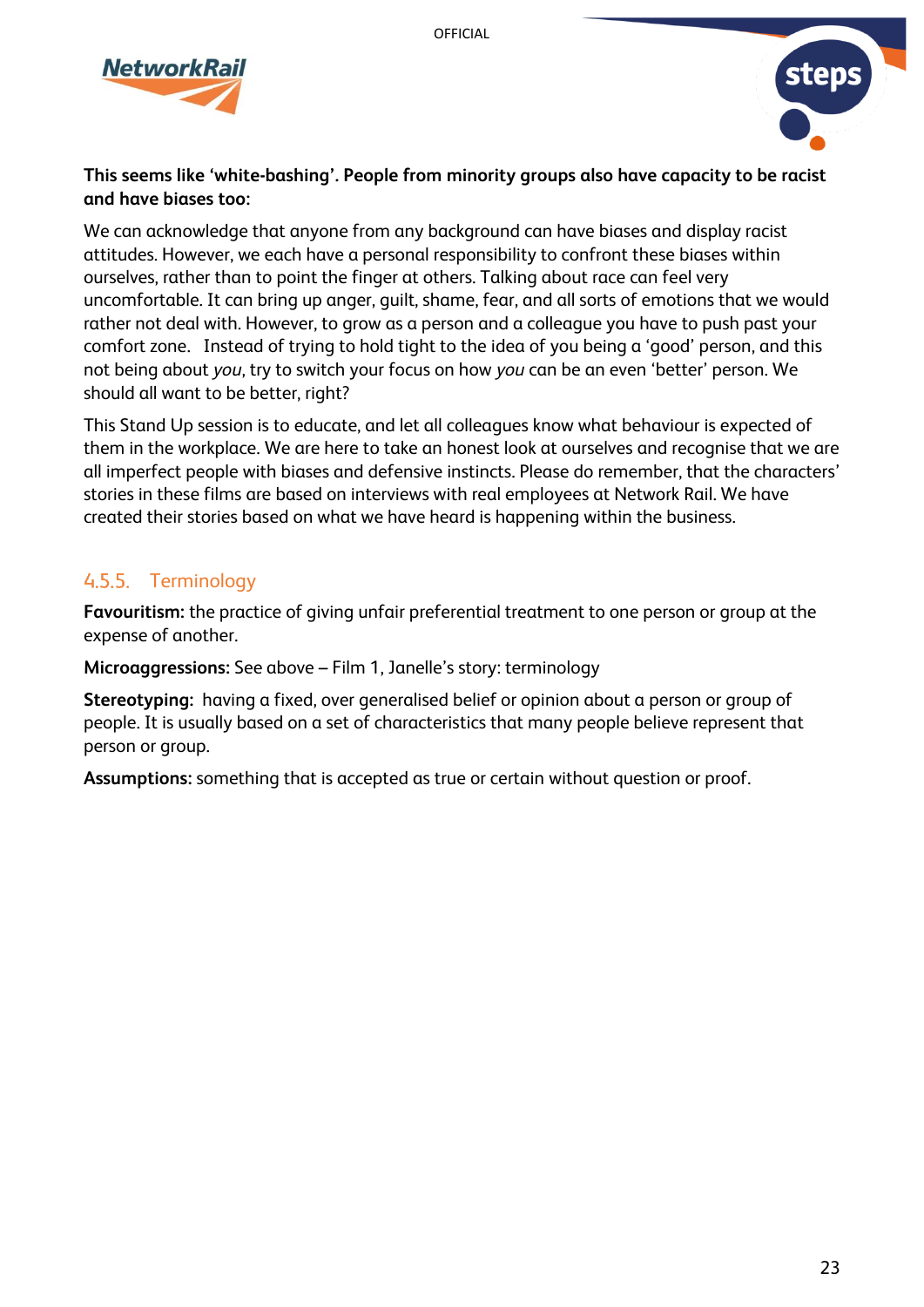



## <span id="page-24-0"></span>**5. Looking to the Future**

## <span id="page-24-1"></span>**Looking to the future**

To finish the briefing, we will hear from Janelle, Stanley and Amrinder again. In this film they each respond to the question: *What would you want people to think about if they find themselves in a situation like yours?*

At the end of the film, ask this question to the participants:

What can you personally commit to doing to help create a safer and more inclusive and welcoming culture in your area of work?

## <span id="page-24-2"></span>**Sign-posting Support**

Let people know how they can raise concerns e.g. line manager, trade union representative or their HR Business Partner.

#### 5.2.1. CIRAS



CIRAS is the cross-industry confidential reporting service. You can raise any concern that relates to health, wellbeing, or safety, whilst protecting your identity. This includes concerns about the work environment or culture, but excludes individual grievances or incidents where the individuals could be easily identified from the concern. You can contact CIRAS using the details below:

Freephone hotline: 0800 4101 101

Webform: [www.ciras.org.uk](http://www.ciras.org.uk/)

Text line: 07507 285 887

Post: FREEPOST CIRAS

More information is available on the CIRAS website [www.ciras.org.uk](http://www.ciras.org.uk/) or watch the video <https://rssb.videomarketingplatform.co/this-is-ciras-frontline>

## <span id="page-24-3"></span>**Submitting Attendance**

We want to capture how many colleagues across the industry participate in a briefing. So, during your session please complete this short attendance form. [Click here to log attendees.](https://forms.office.com/Pages/ResponsePage.aspx?id=4cMswn9dTU--A9WhWMyUCQWbVnh8tBFHisUW2BTGXm5UMVk1WVNTUjk5WVpFQUFCTk9RUlM0RzZHRi4u)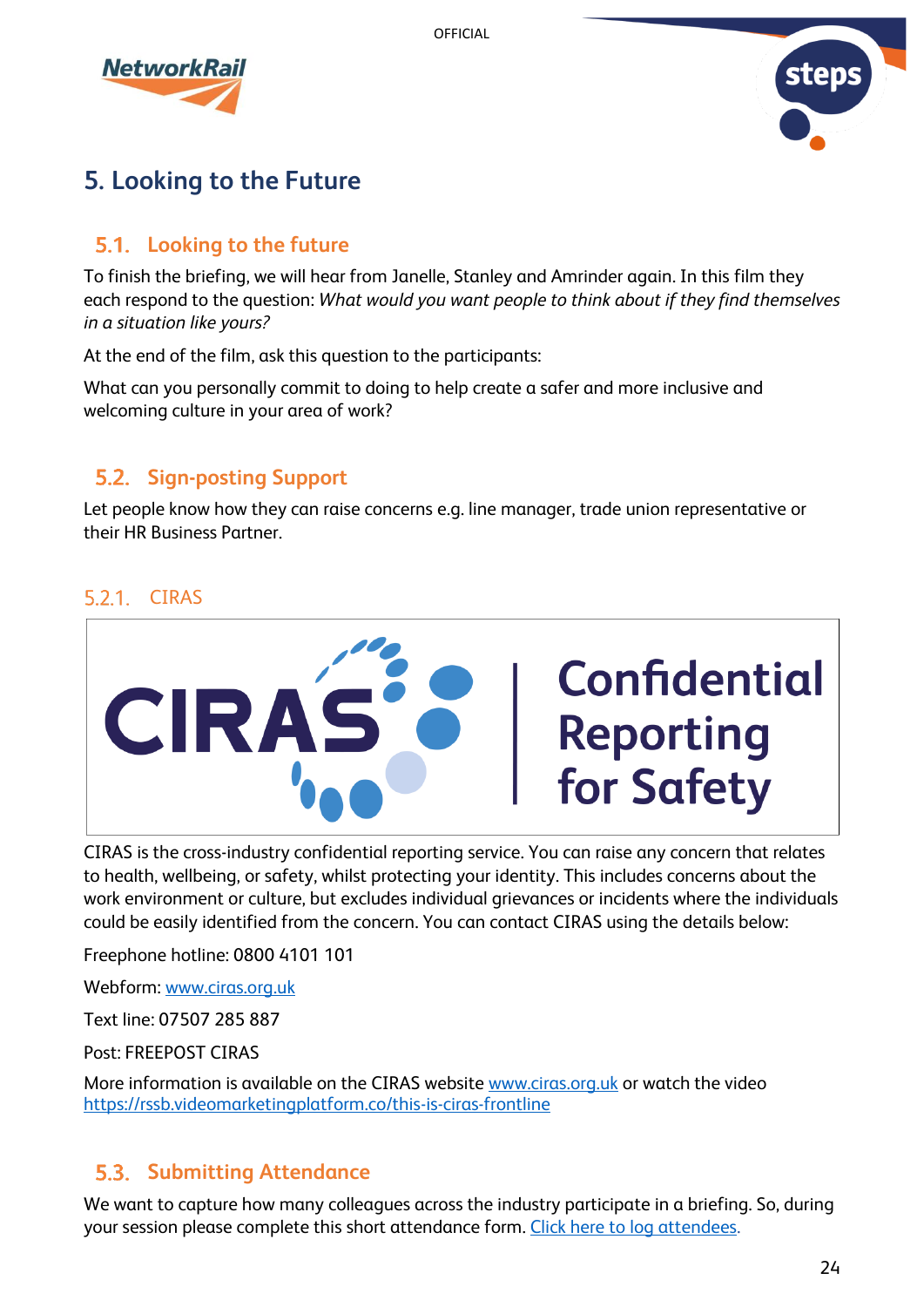





## <span id="page-25-0"></span>**6. After the session**

After the session please send this note out to all attendees via email:

Hello Colleagues

Thank you for attending the Stand Up for Race Equality briefing.

We'd really appreciate it if you could give us some feedback about the event by completing this form, it should take less than two minutes.

[Network Rail Stand Up for Race Equality -](https://forms.office.com/Pages/ResponsePage.aspx?id=4cMswn9dTU--A9WhWMyUCQWbVnh8tBFHisUW2BTGXm5UMzIyN0VFMENBMzZWQ0hPVEQ0VU1IUFcySS4u) 2021 Feedback form (office.com)

Remember help is available:

Raise a concern confidentially via CIRAS provided it is not about specific individuals: Freephone 0800 4101 101, [www.ciras.org.uk,](http://www.ciras.org.uk/) Text line 07507 285 887, FREEPOST CIRAS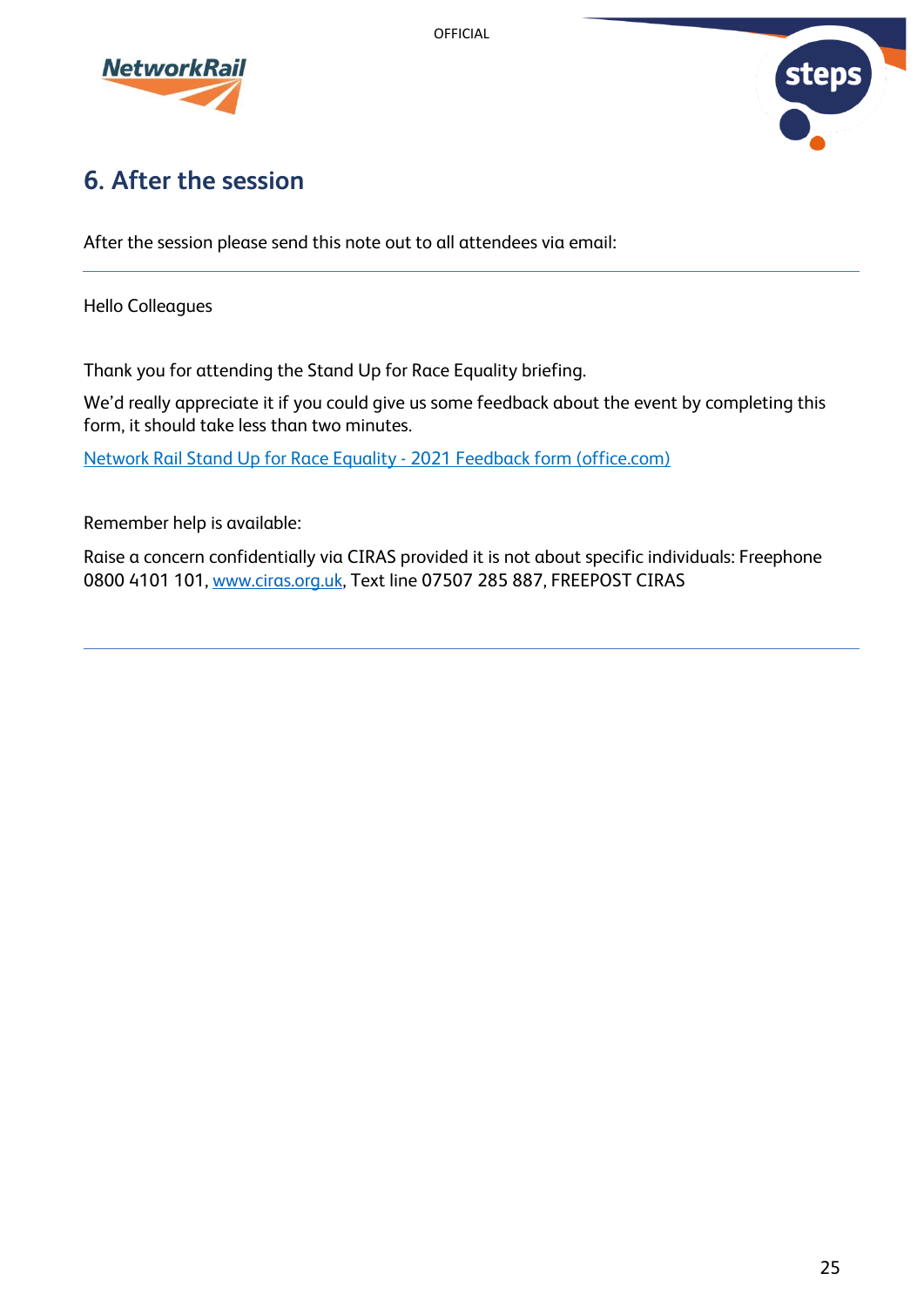



**Notes**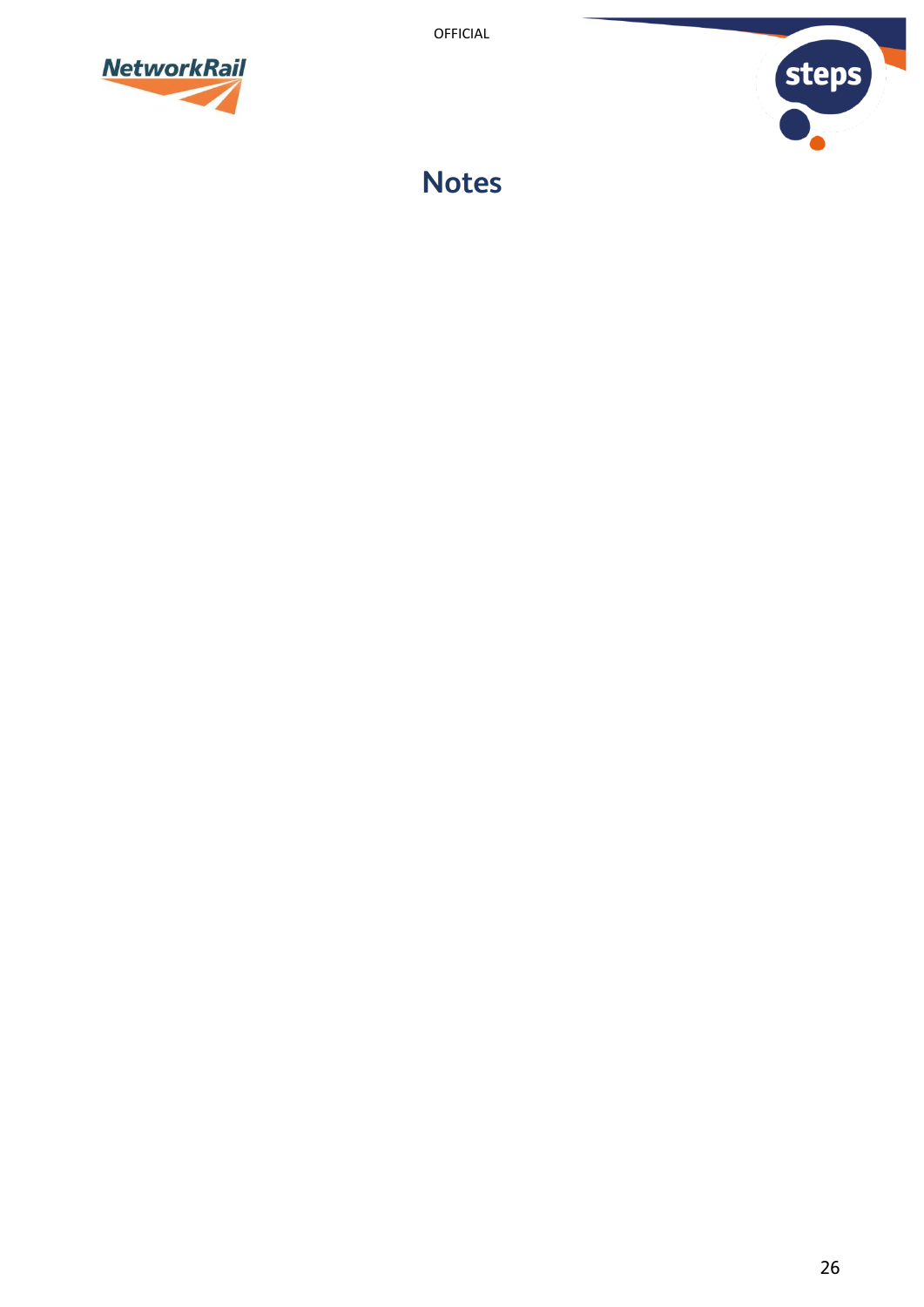



**Notes**